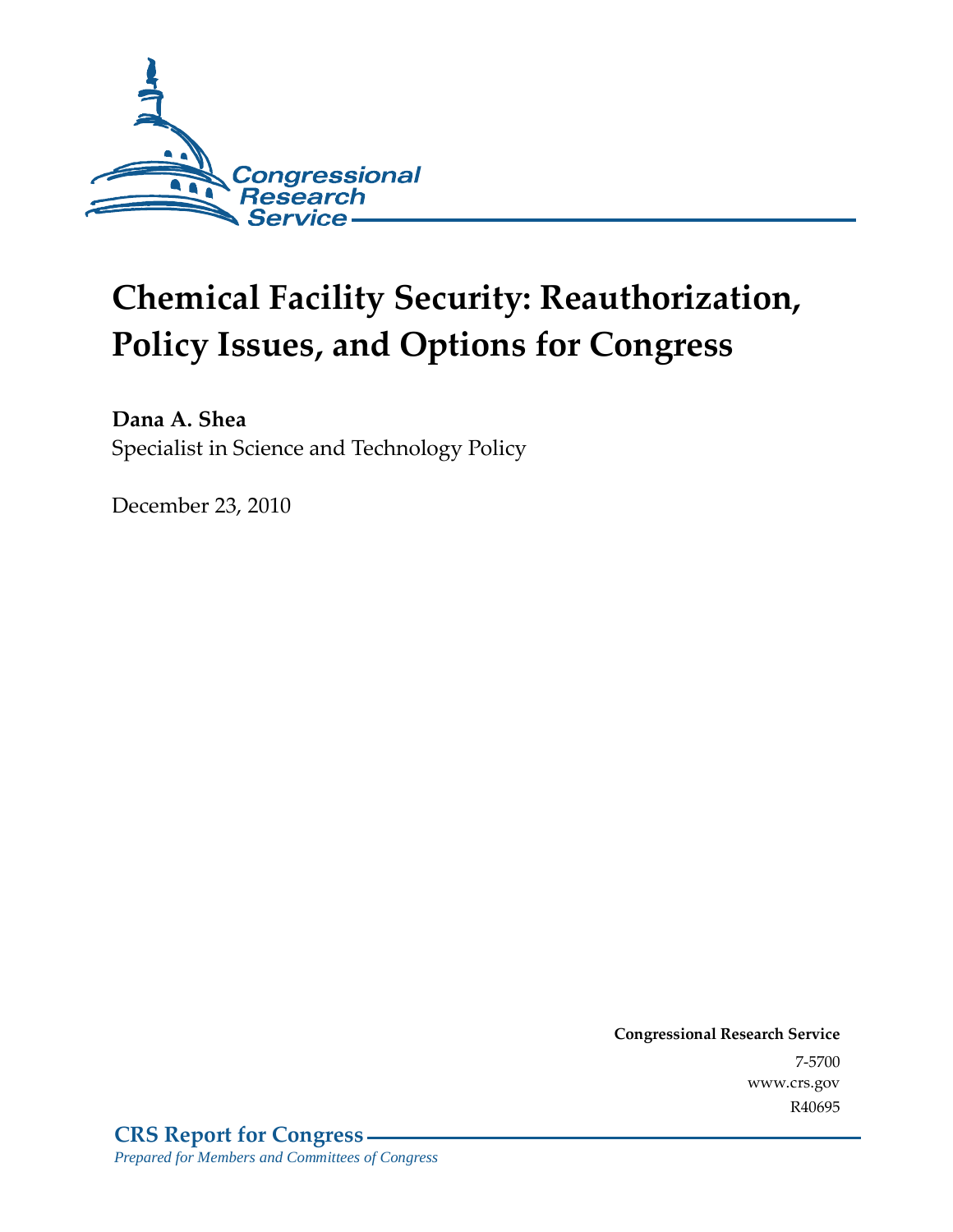## **Summary**

The Department of Homeland Security (DHS) has statutory authority to regulate chemical facilities for security purposes. This authority expires in March 2011. The 111<sup>th</sup> Congress took action to extend this program and debated the scope and details of reauthorization. Some members of Congress supported an extension, either short or long term, of the existing authority. Other members called for revision and more extensive codification of chemical facility security regulatory provisions. The tension between continuing and changing the statutory authority was exacerbated by questions regarding the current law's effectiveness in reducing chemical facility risk and the sufficiency of federal funding for chemical facility security.

Key policy issues debated in previous Congresses contributed to the reauthorization debate. These issues included the universe of facilities that should be considered as chemical facilities; the appropriateness and scope of federal preemption of state chemical facility security activities; the availability of information for public comment, potential litigation, and congressional oversight; and the role of inherently safer technologies.

The  $112<sup>th</sup>$  Congress may take various approaches to this issue. Congress might allow the statutory authority to expire. Congress might permanently or temporarily extend the expiring statutory authority in order to observe the impact of the current regulations and, if necessary, address any perceived weaknesses at a later date. Congress might codify the existing regulation in statute and reduce the discretion available to the Secretary of Homeland Security to change the current regulatory framework. Alternatively, Congress might substantively change the current regulation's implementation, scope, or impact by amending the existing statute or creating a new one.

In the  $111<sup>th</sup>$  Congress, The Department of Homeland Security Appropriations Act, 2010 (P.L. 111-83) extended the existing statutory authority through October 4, 2010, and provided DHS with additional chemical facility security funding relative to FY2009. The Continuing Appropriations Act, 2011 (P.L. 111-242) extended the statutory authority through December 3, 2010. P.L. 111- 290 extended the statutory authority through December 18, 2010. P.L. 111-317 extended the statutory authority through December 21, 2010. P.L. 111-322 extended the statutory authority through March 4, 2011. The House of Representatives passed H.R. 2868, an authorization bill which addresses chemical facility, water treatment facility, and wastewater treatment facility security. This legislation included provisions of H.R. 3258 and H.R. 2883. H.R. 2868 was reported with an amendment in the nature of a substitute by the Senate Committee on Homeland Security and Governmental Affairs. The Senate-reported bill differed significantly from the House-passed version.

Members introduced other bills in the  $111<sup>th</sup>$  Congress to address security at chemical facilities and other facilities that possess chemicals. S. 2996/H.R. 5186 would have extended the existing authority until October 4, 2015, and established chemical security training and exercise programs. H.R. 2477 would have extended the existing statutory authority until October 1, 2012. H.R. 261 and S. 3599 would have altered the existing authority. S. 3598 would have authorized EPA to establish certain risk-based security requirements for wastewater facilities. In addition, draft legislation was reportedly under development by the Department of Homeland Security.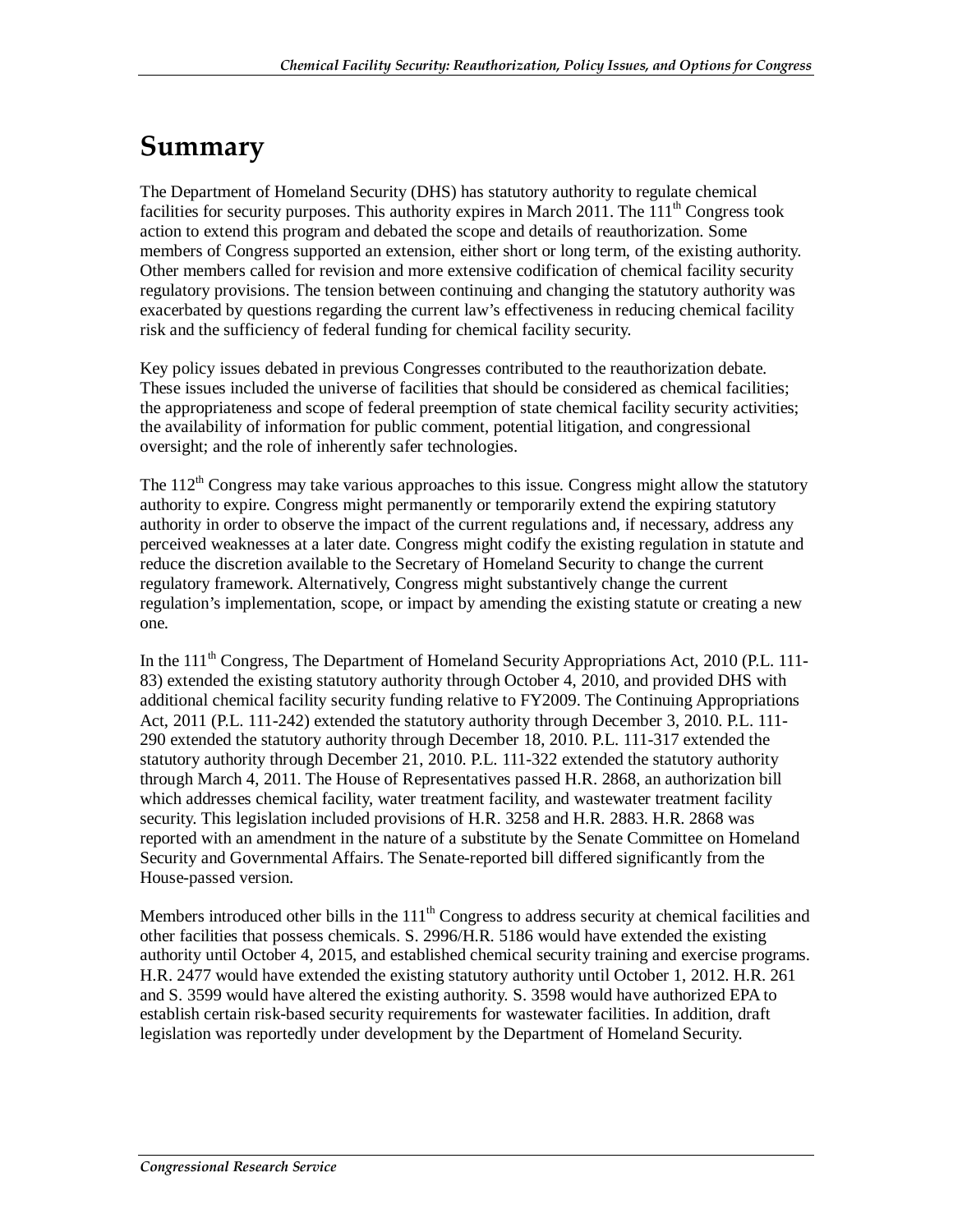## **Contents**

## **Tables**

| Table 1. DHS Funding for Chemical Facility Security Regulation by Fiscal Year |  |
|-------------------------------------------------------------------------------|--|
|                                                                               |  |

### Contacts

|--|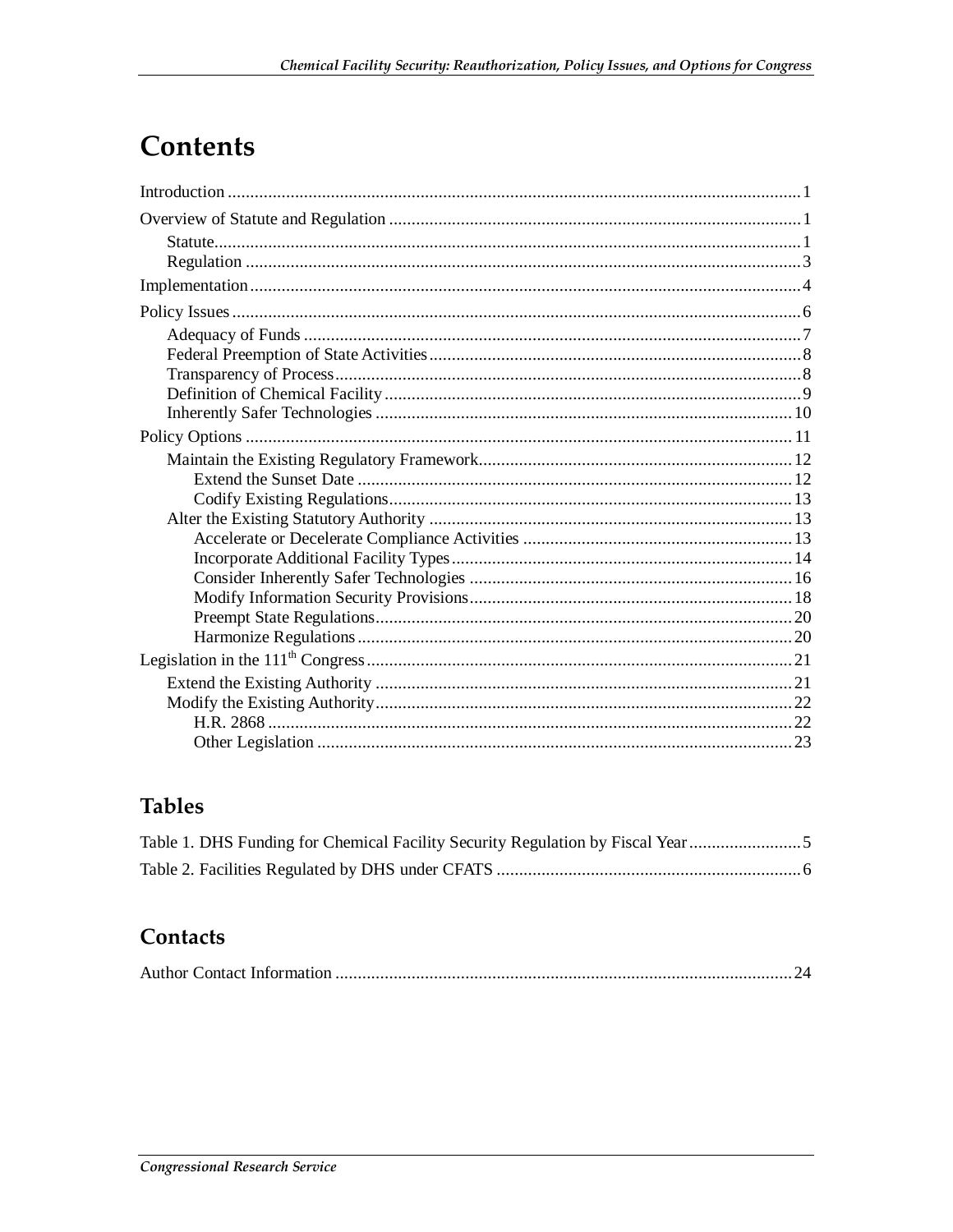## **Introduction**

Facilities possessing certain amounts of hazardous chemicals have been the target of safety and security efforts preceding September 11, 2001. The sudden release of hazardous chemicals from facilities storing large quantities might potentially harm large numbers of persons living or working near the facility. Congress has debated whether such facilities should be regulated for security purposes to reduce the risk they pose. The  $109<sup>th</sup>$  Congress passed legislation in 2006 providing the Department of Homeland Security (DHS) statutory authority to regulate chemical facilities for security purposes. This statutory authority expires in March 2011. Advocacy groups, stakeholders, and policymakers have called for congressional reauthorization of this authority, though they disagree about the preferred option. Congress may extend the existing authority, revise the existing authority to resolve contentious issues, or allow this authority to lapse.

This report provides a brief overview of the existing statutory authority and the regulation implementing this authority. It describes several policy issues raised in previous debates regarding chemical facility security and identifies policy options that might resolve components of these issues. Finally, legislation introduced in the  $111<sup>th</sup>$  Congress is discussed.

## **Overview of Statute and Regulation**

Congress provided statutory authority to DHS to regulate chemical facilities for security purposes. This statutory authority gave some explicit authorities to DHS and left other implementation aspects to the discretion of the Secretary of Homeland Security. The DHS issued an interim final rule drawing on both explicit statutory authorities and the implicit authorities granted to the Secretary's discretion.<sup>1</sup>

#### **Statute**

The Homeland Security Appropriations Act, 2007 (P.L. 109-295), Section 550, directs the Secretary of Homeland Security to issue interim final regulations establishing risk-based performance standards for chemical facility security and requiring the development of vulnerability assessments and the development and implementation of site security plans. Furthermore, the regulations are to allow regulated entities to employ combinations of security measures to meet the risk-based performance standards.<sup>2</sup> The law specifies that these regulations

<sup>&</sup>lt;sup>1</sup> An interim final rule is a rule that meets the requirements for a final rule and that has the same force and effect as a final rule, but that contains an invitation for further public comment on its provisions. After reviewing comments to the interim final rule, an agency may modify the interim final rule and issue a "final" final rule.

 $2$  According to the White House Office of Management and Budget, a performance standard is a standard

that states requirements in terms of required results with criteria for verifying compliance but without stating the methods for achieving required results. A performance standard may define the functional requirements for the item, operational requirements, and/or interface and interchangeability characteristics. A performance standard may be viewed in juxtaposition to a prescriptive standard which may specify design requirements, such as materials to be used, how a requirement is to be achieved, or how an item is to be fabricated or constructed.

Office of Management and Budget, The White House, "Federal Participation in the Development and Use of Voluntary Consensus Standards and in Conformity Assessment Activities," *Circular A-119*, February 10, 1998. For example, a performance standard might require that a facility perimeter be secured, while a prescriptive standard might dictate the (continued...)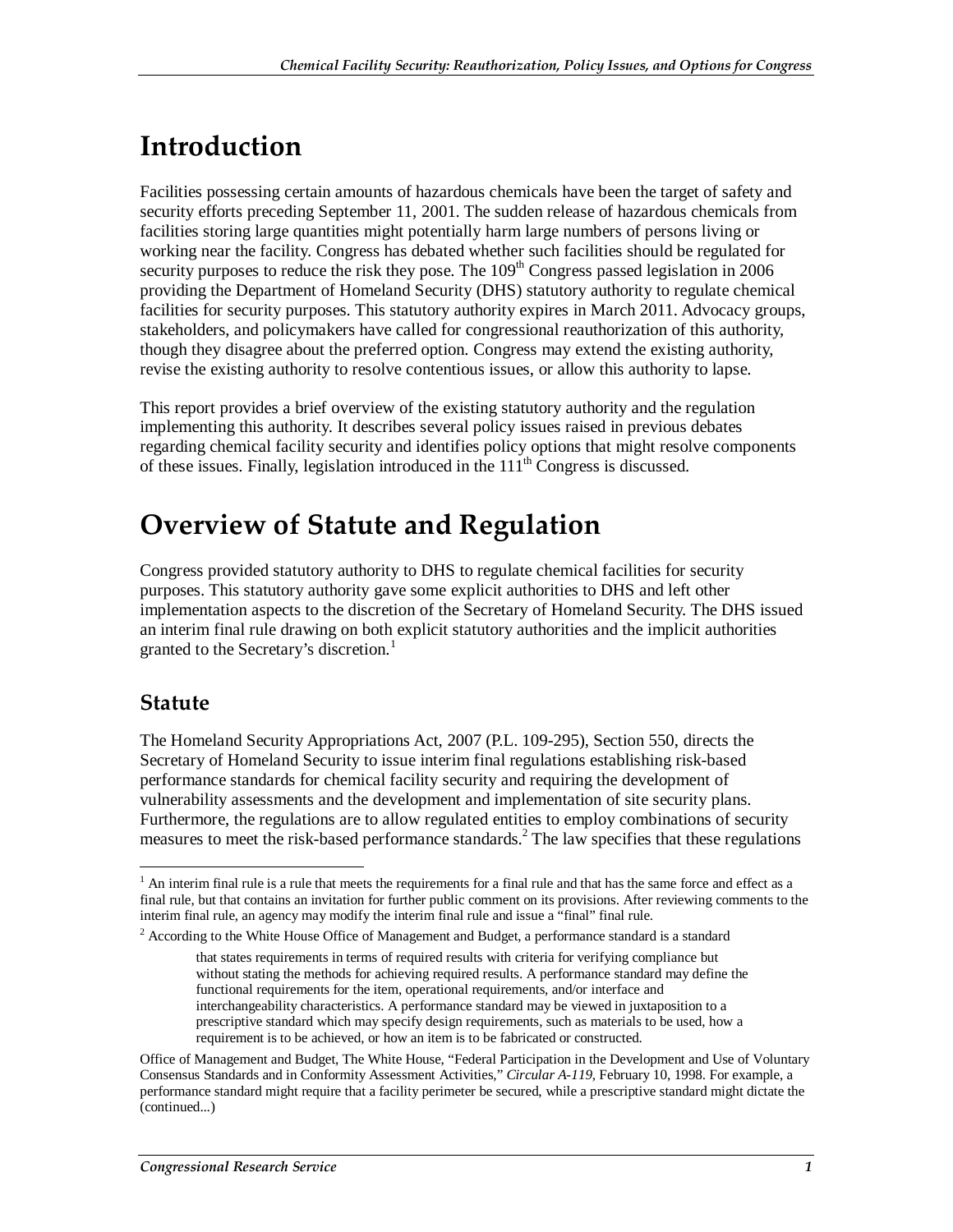are to apply only to those chemical facilities that the Secretary determines present high levels of security risk. The statute exempts several types of facilities from the Secretary's authority: facilities defined as a water system or wastewater treatment works; facilities owned or operated by the Department of Defense or Department of Energy; facilities regulated by the Nuclear Regulatory Commission; and those facilities regulated under the Maritime Transportation Security Act of 2002 (P.L. 107-295).

Under the law, the Secretary must review and approve the required assessment, plan, and implementation for each facility. The Secretary may approve vulnerability assessments and site security plans created through security programs not developed by DHS, so long as the results of these programs meet the risk-based performance standards established in regulation. The statute prohibits the Secretary from disapproving a site security plan on the basis of the presence or absence of a particular security measure, but the Secretary may disapprove a site security plan that does not meet the risk-based performance standards.

Information developed for these requirements is to be protected from public disclosure but may be shared, at the Secretary's discretion, with state and local government officials, including law enforcement officials and first responders possessing the necessary security clearances. Such shared information may not be publicly disclosed, regardless of state or local laws, and is exempt from the Freedom of Information Act (FOIA). Additionally, the information provided to the Secretary, along with related vulnerability information, is to be treated as classified information in all judicial and administrative proceedings. Violation of the information protection provision is punishable by fine.

The Secretary must audit and inspect chemical facilities and determine regulatory compliance. If the Secretary finds a facility not in compliance, the Secretary must write to the facility explaining the deficiencies found, provide an opportunity for the facility to consult with the Secretary, and issue an order to the facility to comply by a specified date. If the facility continues to be out of compliance, the Secretary may fine and, eventually, order the facility to cease operation.

Only the Secretary may bring a lawsuit against a facility owner to enforce provisions of this law. The law does not affect any other federal law regulating chemicals in commerce. The statute contains a "sunset provision" and expires on March 4,  $2011$ .<sup>3</sup>

Section 550 was amended by the Consolidated Appropriations Act, 2008 (P.L. 110-161). This amendment clarifies a state's right to promulgate chemical facility security regulation that is at least as stringent as the federal chemical facility security regulation. Only in the case of an "actual conflict" between the federal and state regulation would the state regulation be preempted. The scope of an "actual conflict" was not further defined in the statute.

<u>.</u>

<sup>(...</sup>continued)

height and type of fence to be used to secure the perimeter.

 $3$  The original statute expired on October 4, 2009, three years after enactment. The Department of Homeland Security Appropriations Act, 2010 (P.L. 111-83) extended the existing statutory authority an additional year. The Continuing Appropriations Act, 2011 (P.L. 111-242) extended the statutory authority through December 3, 2010. P.L. 111-290 extended the statutory authority through December 18, 2010. P.L. 111-317 extended the statutory authority through December 21, 2010. P.L. 111-322 extended the statutory authority through March 4, 2011.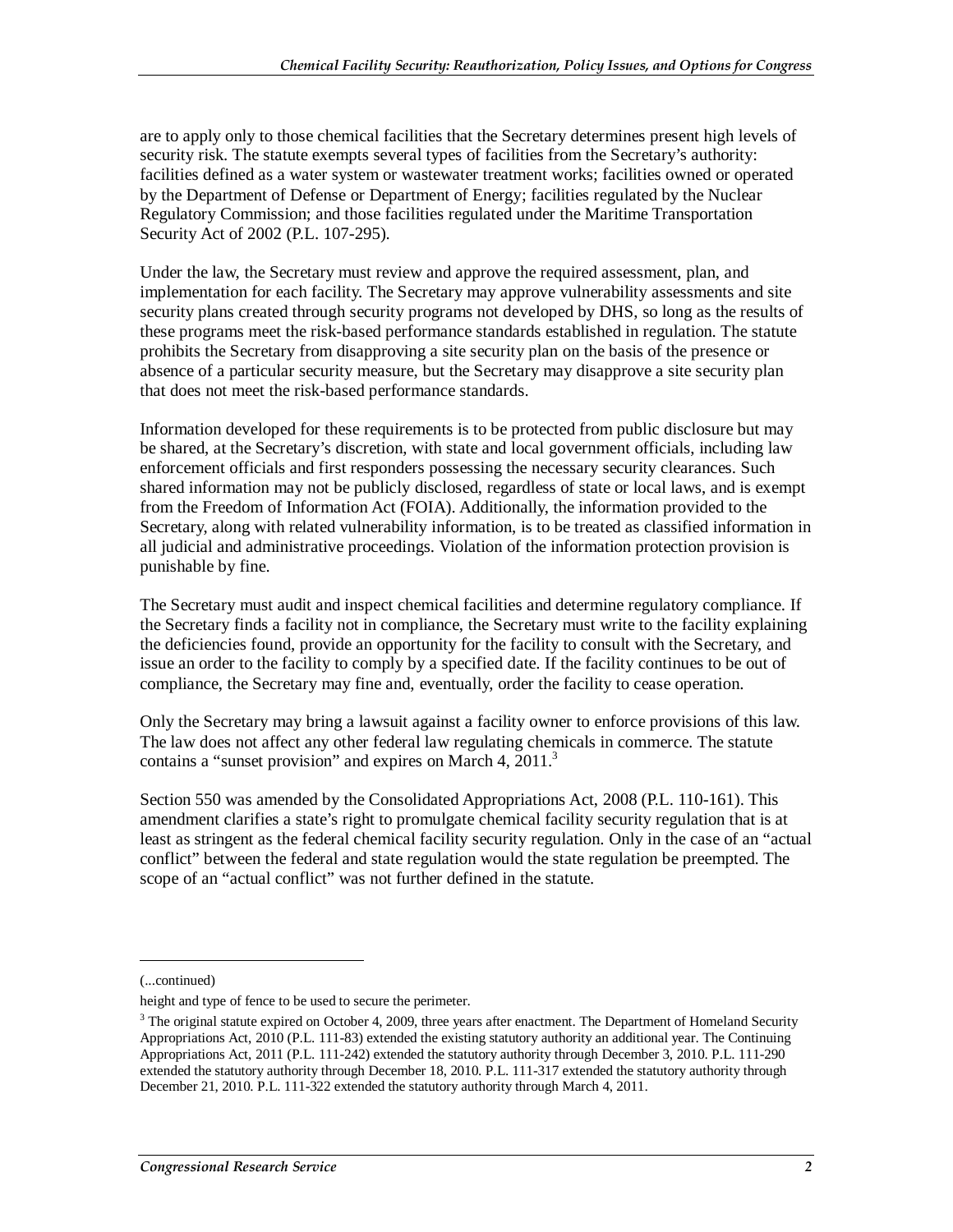## **Regulation**

On April 9, 2007, the Department of Homeland Security issued an interim final rule regarding the Chemical Facility Anti-Terrorism Standards (CFATS). This interim final rule entered into force on June 8, 2007. The interim final rule implements both statutory authority explicit in P.L. 109-295, Section 550, and authorities DHS found to be implicitly granted. The DHS has described the statutory authority for regulation of chemical facility security as "compact."<sup>4</sup> According to DHS, "Each subsection and sentence of this provision has significant consequences for the structure and content of the regulatory program."<sup>5</sup> In promulgating the interim final rule, DHS interpreted the language of the statute to determine what it asserts was the intent of Congress when crafting the statutory authority. Consequently, much of the rule arises from the Secretary's discretion and interpretation of legislative intent and was not explicitly detailed by the law.

Under the interim final rule, the Secretary of Homeland Security will determine which chemical facilities must meet regulatory security requirements. The decision is to be based on the degree of risk posed by each facility. Chemical facilities with greater than specified quantities of potentially dangerous chemicals must submit information to DHS, so that DHS can determine the facility's risk status. The DHS lists 322 chemicals as "chemicals of interest" for the purposes of compliance with CFATS. Each chemical is considered in the context of three threats: release, theft or diversion, and sabotage and contamination. The DHS assigns high-risk facilities into one of four risk-based tiers. The DHS established different performance-based requirements for facilities assigned to each risk-based tier. Facilities in higher risk tiers must meet more stringent performance-based requirements.

All high-risk facilities must assess their vulnerabilities, develop an effective security plan, submit these documents to DHS, and implement their security plan. The vulnerability assessment serves two purposes under the interim final rule. One is to determine or confirm the placement of the facility in a risk-based tier. The other is to provide a baseline against which to compare the site security plan activities. The DHS requires the vulnerability assessment include the following components: asset characterization, threat assessment, security vulnerability analysis, risk assessment, and countermeasures analysis.

The site security plans must address the vulnerability assessment by describing how activities in the plan correspond to securing facility vulnerabilities. Additionally, the site security plan must address preparations for and deterrents against specific modes of potential terrorist attack, as applicable and identified by DHS. The site security plans must also describe how the activities taken by the facility meet the risk-based performance standards provided by DHS.

High-risk facilities may develop vulnerability assessments and site security plans using alternative security programs so long as they meet the tiered, performance-based requirements of the interim final rule. The Secretary may disapprove submitted vulnerability assessments or site security plans that fail to meet DHS standards but not on the basis of the presence or absence of a specific measure. In the case of disapproval, DHS will identify in writing those areas of the assessment and plan that need improvement. Chemical facilities may appeal disapprovals to DHS.

 $\frac{1}{2}$ 4 71 *Federal Register* 78276-78332 (December 28, 2006) at 78280.

 $<sup>5</sup>$  Ibid.</sup>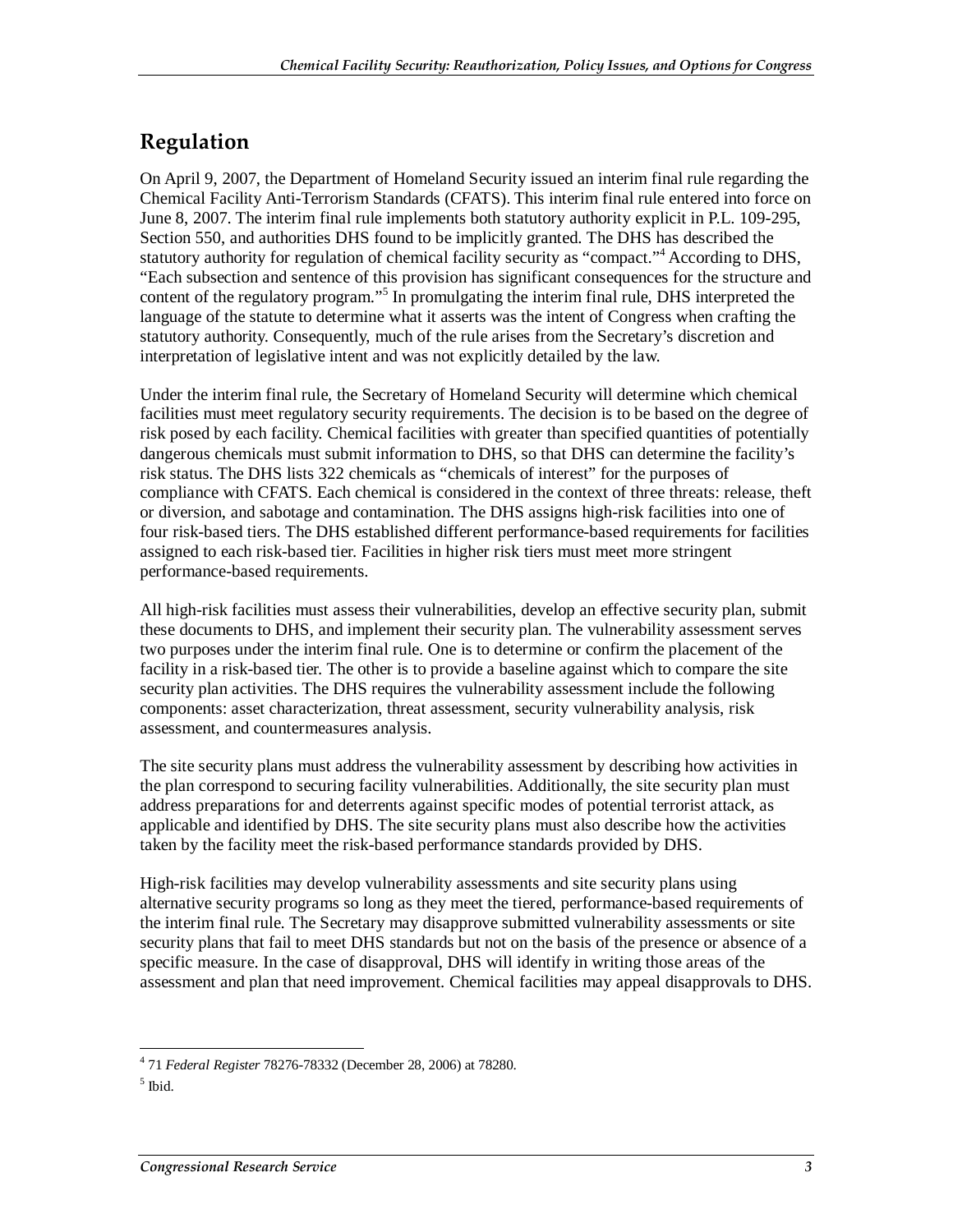The information generated under this interim final rule, as well as any information developed for chemical facility security purposes that the Secretary determines needs to be protected, will be labeled "Chemical-terrorism Vulnerability Information" (CVI), a new category of security-related information. The DHS asserts sole discretion regarding who will be eligible to receive CVI.

The interim final rule states it will preempt state and local regulation that "conflicts with, hinders, poses an obstacle to or frustrates the purposes of" the federal regulation. States, localities, or affected companies may request a decision from DHS regarding potential conflict between the regulations. Since DHS promulgated the interim final rule, Congress has amended this statute to state that such preemption will occur only in the case of an "actual conflict." The DHS has not issued revised regulations addressing this change in statute.

The interim final rule establishes penalties for lack of compliance and for the disclosure of CVI information. If a facility remains out of compliance with the interim final rule, DHS may order it to cease operations after other penalties, such as fines, have been levied. The interim final rule establishes the process by which chemical facilities can appeal DHS decisions and rulings.

## **Implementation**

Within DHS, the National Protection and Programs Directorate (NPPD) is responsible for chemical facility security regulations. The NPPD attempts to generally reduce the risks to the homeland and has various offices addressing both physical and virtual threats. The Office of Infrastructure Protection oversees the CFATS program. Within the Office of Infrastructure Protection, the Infrastructure Security Compliance Project contains the funding and personnel efforts allocated for implementing the CFATS regulations. As seen in **Table 1**, requested and appropriated funding for this program has annually increased since its creation. Additionally, fulltime equivalent staffing for this program has also increased. This increase in staffing reflects, in part, the development of a cadre of CFATS inspectors.

The DHS received statutory authority to regulate chemical facilities in 2006. It did not possess a chemical facility security office or inspector cadre at that time. The DHS-requested and congressionally appropriated funding for this program has annually increased since its creation. Additionally, full-time equivalent staffing for this program has increased. See **Table 1**. This increase in staffing reflects, in part, the development of a cadre of CFATS inspectors. The DHS is still in the process of filling the positions it requested and plans to continue to hire throughout the fiscal year. As of July 2010, DHS had 11 regional commanders and 77 chemical inspectors in the Infrastructure Security Compliance Division.<sup>6</sup> In addition, DHS has established a Basic Inspector School training program for its inspector cadre.

The Infrastructure Security Compliance Division has a total of 168 headquarters and field personnel. Office of <sup>6</sup> Infrastructure Protection, Department of Homeland Security, *Update on Implementation of the Chemical Facility Anti-Terrorism Standards and Development of Ammonium Nitrate Regulations-2010 Chemical Sector Coordinating Council Security Summit*, July 7, 2010.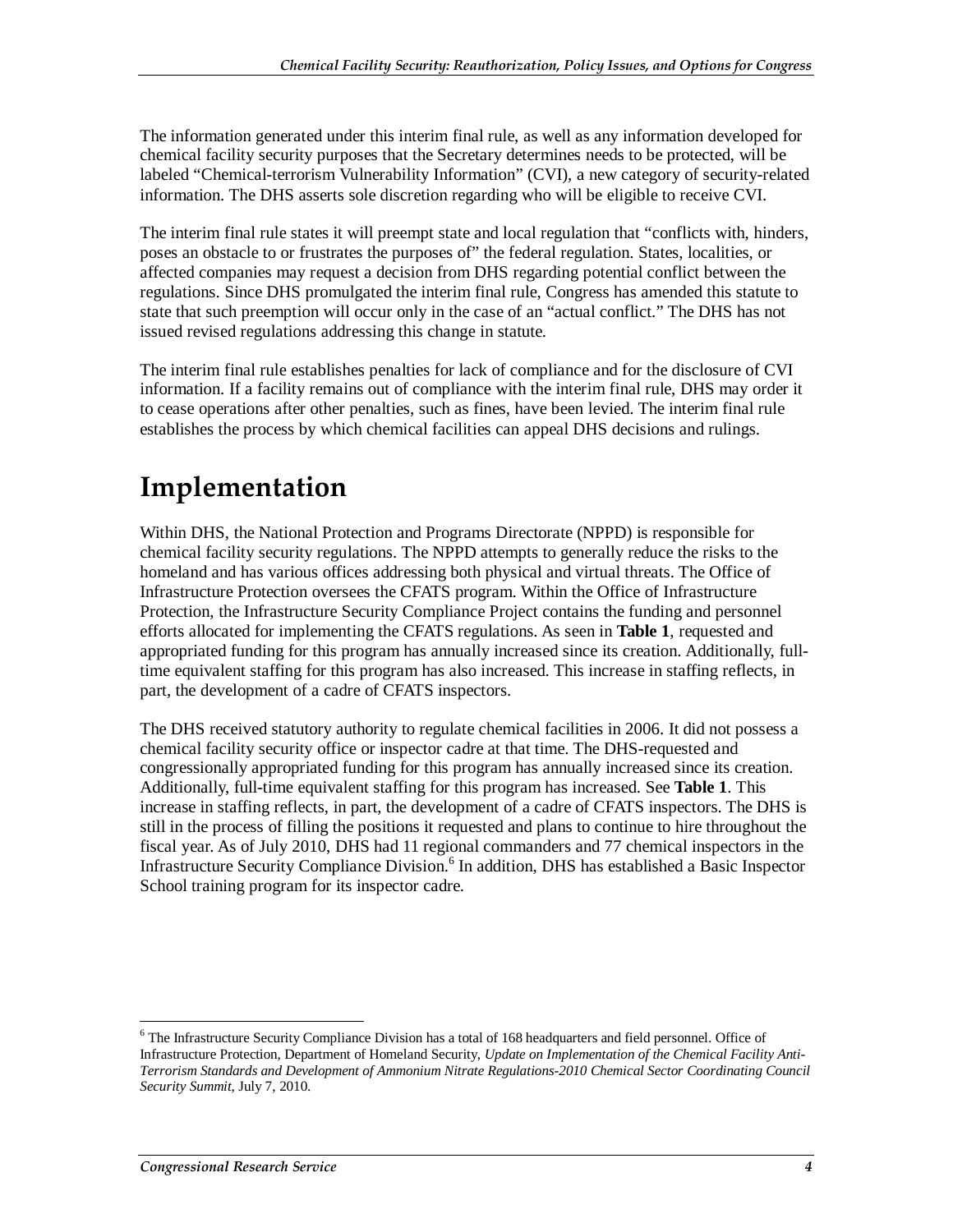| (in millions)      |                |                   |                                        |  |
|--------------------|----------------|-------------------|----------------------------------------|--|
| <b>Fiscal Year</b> | <b>Request</b> | Appropriation     | <b>Full-time</b><br><b>Equivalents</b> |  |
| FY2007             | \$10           | \$22 <sup>a</sup> | 0                                      |  |
| FY2008             | 25             | 50                | 21                                     |  |
| FY2009             | 63             | 78b               | 78                                     |  |
| FY2010             | 103c           | 103 <sup>d</sup>  | 246                                    |  |
| <b>FY2011</b>      | 105e           |                   | 257                                    |  |

#### **Table 1. DHS Funding for Chemical Facility Security Regulation by Fiscal Year**

**Source:** Department of Homeland Security, Preparedness Directorate, Infrastructure Protection and Information Security, *FY2007 Congressional Justification*; Department of Homeland Security, National Protection and Programs Directorate, Infrastructure Protection and Information Security, *Fiscal Year 2008 Congressional Justification*; Department of Homeland Security, National Protection and Programs Directorate, Infrastructure Protection and Information Security, *Fiscal Year 2009 Congressional Justification*; Department of Homeland Security, National Protection and Programs Directorate, Infrastructure Protection and Information Security, *Fiscal Year 2010 Congressional Justification*; H.Rept. 109-699; P.L. 110-28; the explanatory statement for P.L. 110- 161 at *Congressional Record*, December 17, 2007, p. H16092; the explanatory statement for P.L. 110-329 at *Congressional Record*, September 24, 2008, pp. H9806-H9807; and H.Rept. 111-298.

**Notes:** Funding levels rounded to nearest million. A full-time equivalent equals one staff person working a fulltime work schedule for one year.

- a. Including funds provided in supplemental appropriations.
- b. Of the funds appropriated for the Infrastructure Security Compliance Project, \$5 million were designated for activities related to the development of ammonium nitrate regulations.
- c. Of the funds requested for the Infrastructure Security Compliance Project, \$14 million were designated for activities related to the development of ammonium nitrate regulations.
- d. Of the funds appropriated for the Infrastructure Security Compliance Project, \$14 million were designated for activities related to the development of ammonium nitrate regulations.
- e. The DHS would use some requested funds to regulate ammonium nitrate sale and transfer.

As of March 2010, almost 38,000 chemical facilities had registered with DHS and completed the Top-Screen process.<sup>7</sup> Of these facilities, DHS considered more than 7,000 as high-risk and required to submit a site vulnerability assessment.<sup>8</sup> From the submitted site vulnerability assessments, DHS identified and placed 4,997 facilities into risk tiers. **Table 2** identifies by risk tier the universe of regulated facilities.

The Top-Screen process is the initial submission of information to DHS to determine whether a facility is high risk.

<sup>&</sup>lt;sup>8</sup> Testimony of Rand Beers, Under Secretary, National Protection and Programs Directorate, Department of Homeland Security, before the Senate Committee on Homeland Security and Governmental Affairs, March 3, 2010.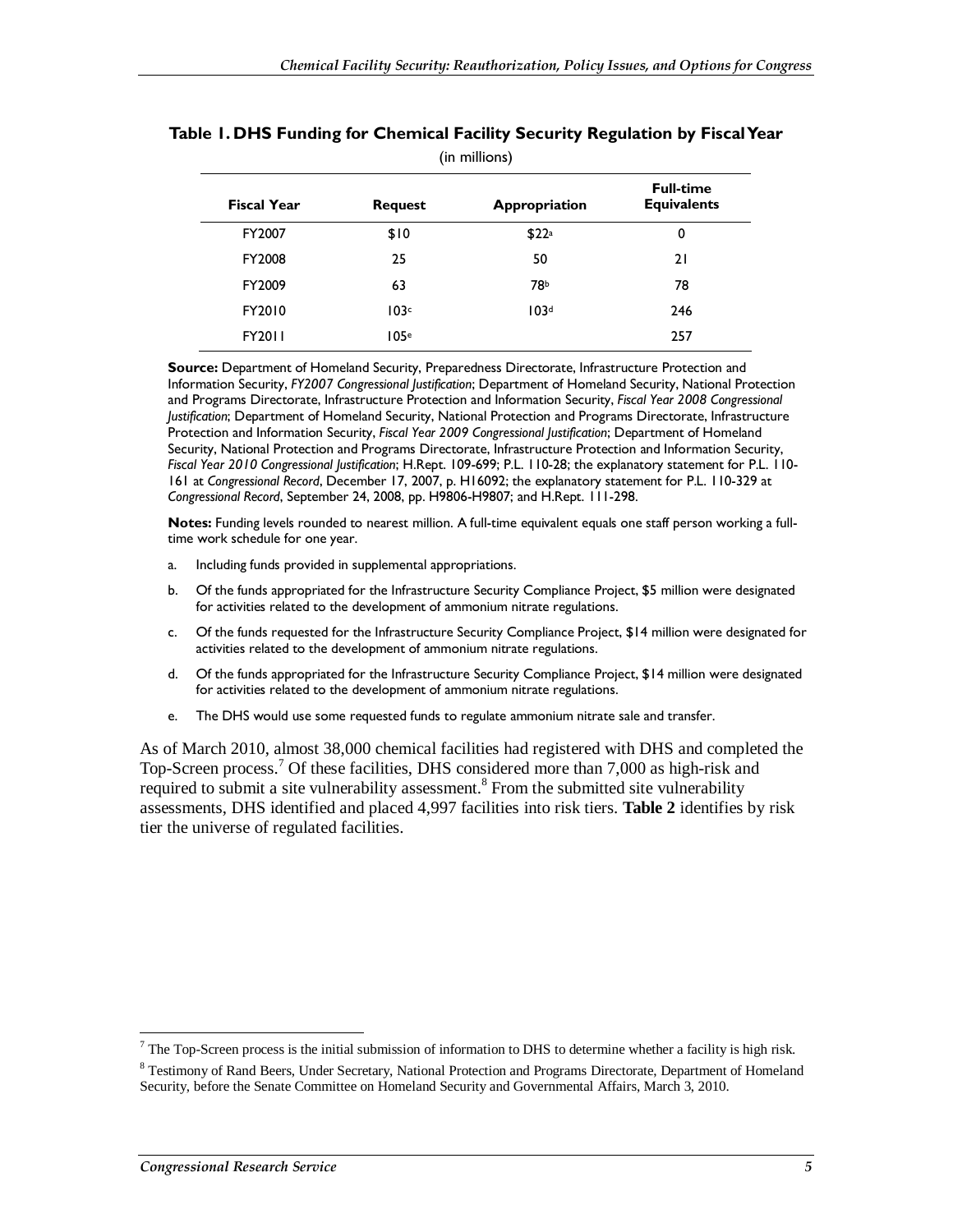| <b>Risk Tier</b> | <b>Total Facilities with</b><br><b>Regulated Final Tier</b> | <b>Awaiting Final Tier</b> |
|------------------|-------------------------------------------------------------|----------------------------|
|                  | 226                                                         | 4                          |
| 2                | 531                                                         | 40                         |
| 3                | 1,132                                                       | 126                        |
| 4                | 2,221                                                       | 717                        |
| Total            | 4,110                                                       | 887                        |

**Table 2. Facilities Regulated by DHS under CFATS** 

**Source:** Office of Infrastructure Protection, Department of Homeland Security, *Update on Implementation of the Chemical Facility Anti-Terrorism Standards and Development of Ammonium Nitrate Regulations-2010 Chemical Sector Coordinating Council Security Summit*, July 7, 2010.

**Notes:** DHS has preliminarily assigned some facilities to a risk tier. Final assignment to a risk tier occurs after final review of submitted vulnerability assessments.

The DHS began inspections of Tier 1 facilities in February 2010, $\degree$  a slight delay from initial start date of "the first quarter of FY 2010."<sup>10</sup> The DHS has testified that they plan to inspect all 235 tier 1 facilities by the end of calendar year  $2010$ .<sup>11</sup> The DHS has also identified as a factor in the delay of the inspection schedule the necessary iteration between DHS and the regulated entity regarding its site security plan.<sup>12</sup> The DHS has inspected some facilities' implementation of site security plans and issued 18 administrative orders to compel facilities to complete their site security plans. $^{13}$ 

## **Policy Issues**

Previous congressional discussion on chemical facility security raised several contentious policy issues. Some issues, such as whether DHS has sufficient funds to adequately oversee chemical facility security; whether the federal chemical facility security regulations should preempt state regulations; and how much information developed for chemical security purposes may be shared outside of the facility and the federal government, will exist even if Congress extends the existing statutory authority. Other issues, such as what facilities should be regulated as a chemical facility and whether chemical facilities should be required to adopt or consider adopting inherently safer

<sup>&</sup>lt;u>.</u><br><sup>9</sup> Testimony of Rand Beers, Under Secretary, National Protection and Programs Directorate, Department of Homeland Security, before the Senate Committee on Homeland Security and Governmental Affairs, March 3, 2010.

<sup>&</sup>lt;sup>10</sup> Testimony of Philip Reitinger, Deputy Under Secretary, National Protection and Programs Directorate, Department of Homeland Security, before the House Committee on Homeland Security, June 16, 2009.

<sup>&</sup>lt;sup>11</sup> Oral testimony of Rand Beers, Under Secretary, National Protection and Programs Directorate, Department of Homeland Security, before the Senate Committee on Homeland Security and Governmental Affairs, March 3, 2010.

<sup>&</sup>lt;sup>12</sup> The DHS identified such iteration on the contents of site security plans as one factor delaying the start of the inspection process from December 2009 to February 2010. Oral testimony of Rand Beers, Under Secretary, National Protection and Programs Directorate, Department of Homeland Security, before the Senate Committee on Homeland Security and Governmental Affairs, March 3, 2010.

<sup>&</sup>lt;sup>13</sup> Office of Infrastructure Protection, Department of Homeland Security, *Update on Implementation of the Chemical Facility Anti-Terrorism Standards and Development of Ammonium Nitrate Regulations-2010 Chemical Sector Coordinating Council Security Summit*, July 7, 2010.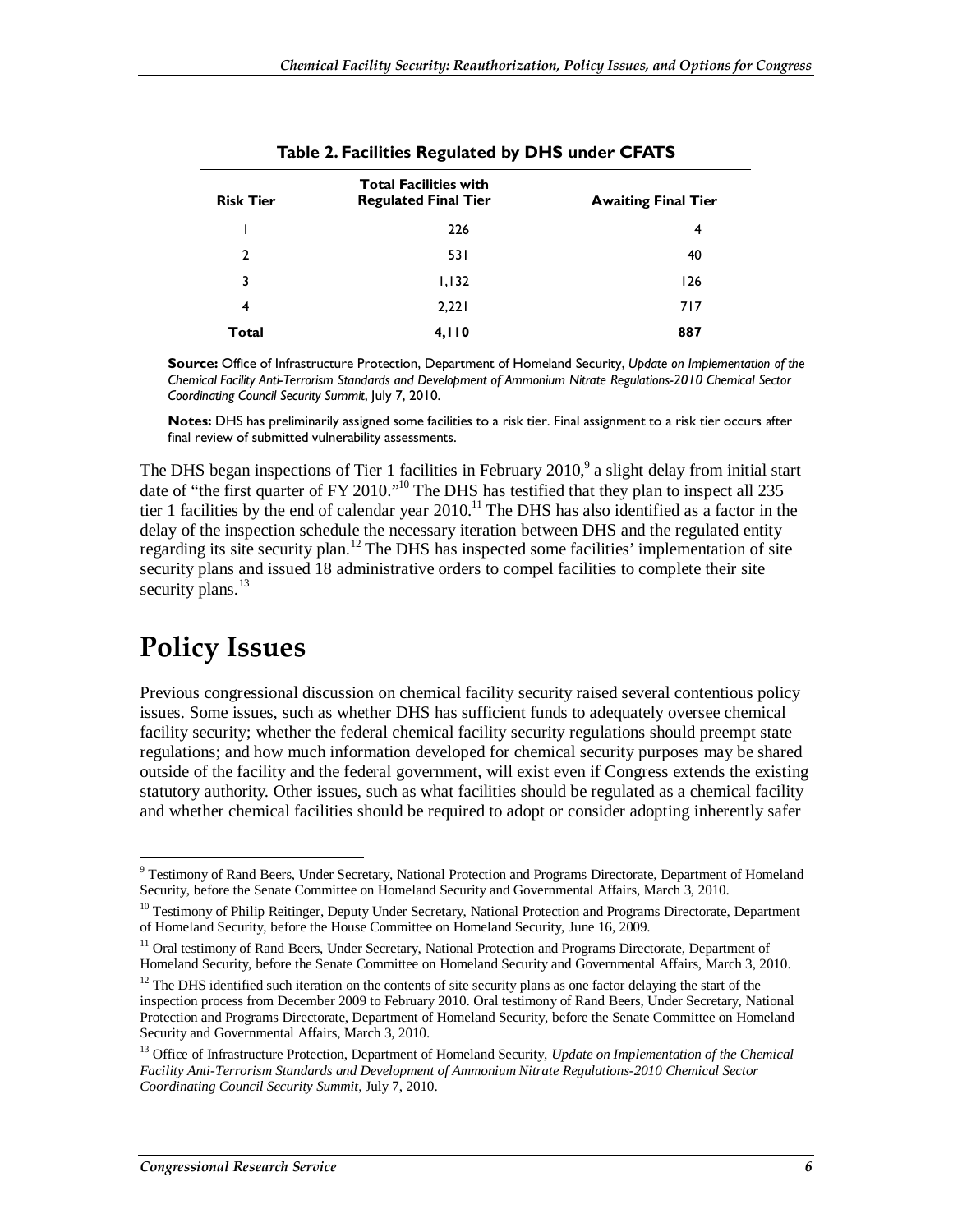technologies, are more likely to be addressed in the context of efforts to revise or expand existing authority.

#### **Adequacy of Funds**

The regulation establishes an oversight structure that relies on DHS personnel inspecting chemical facilities and ascertaining whether approved site security plans have been implemented. Although the use of performance-based measures, where chemical facilities are granted flexibility in determining how to achieve the required security performance, may reduce some demands on the regulated entities, it may also require greater training and judgment on the part of DHS inspectors. Inspecting the regulated facilities is likely to be costly. Congressional oversight has raised the question of whether DHS has requested and received appropriated funds sufficient to hire and retain the staff necessary to perform the required compliance inspections.<sup>14</sup>

Some policymakers have expressed surprise at the pace of inspection and have suggested that DHS increase it.<sup>15</sup> Creating the necessary infrastructure to perform inspections across the nation may be challenging. As stated by DHS when describing its efforts to hire, train, and deploy an inspector cadre and support staff:

Infrastructure Security Inspectors, located in up to 10 primary field offices across the Nation, will inspect and ensure regulatory compliance at facilities covered by the CFATS regulation, including site security plan approval and maintaining respective inspection and audit schedule. Creating a fully functional cadre will require not just recruiting and training staff, but also procurement of communications and [information technology] equipment (laptops, blackberries, etc.) to facilitate work efforts while conducting inspections and traveling, but also the acquisition of office space and equipment, government vehicles, support staff, safety equipment and clothing, and support for frequent travel.<sup>16</sup>

The degree to which funds are sufficient to meet agency needs likely depends on factors external and internal to DHS. External factors include the number of regulated facilities and the sufficiency of security plan implementation. Internal factors include the ratio between headquarters staff and field inspectors; the risk tiers of the regulated facilities; and the timetable for implementation. Once the number of regulated facilities and their associated timetables are determined, DHS may be able to more comprehensively determine its resource needs.<sup>17</sup> Now that DHS has begun implementation of these requirements, it may be able to provide further estimates of both funding and staff requirements.

<sup>-</sup><sup>14</sup> House Committee on Homeland Security, Subcommittee on Transportation Security and Infrastructure Protection, *Chemical Security: The Implementation of the Chemical Facility Anti-Terrorism Standards and the Road Ahead*, 110th Congress, December 12, 2007.

<sup>15</sup> Monica Hatcher, "Why Chemical Plants Are Vulnerable to Terrorism," *Houston Chronicle*, April 5, 2010.

<sup>&</sup>lt;sup>16</sup> Department of Homeland Security, National Protection and Programs Directorate, Infrastructure Protection and Information Security, *Fiscal Year 2009 Congressional Justification*, p. IPIS-41.

 $17$  The DHS was required in FY2006 and FY2007 to provide Congress with a report on the resources needed to create and implement mandatory security requirements. See P.L. 109-295, Department of Homeland Security Appropriations Act, 2007, and H.Rept. 109-241, accompanying P.L. 109-90, Department of Homeland Security Appropriations Act, 2006.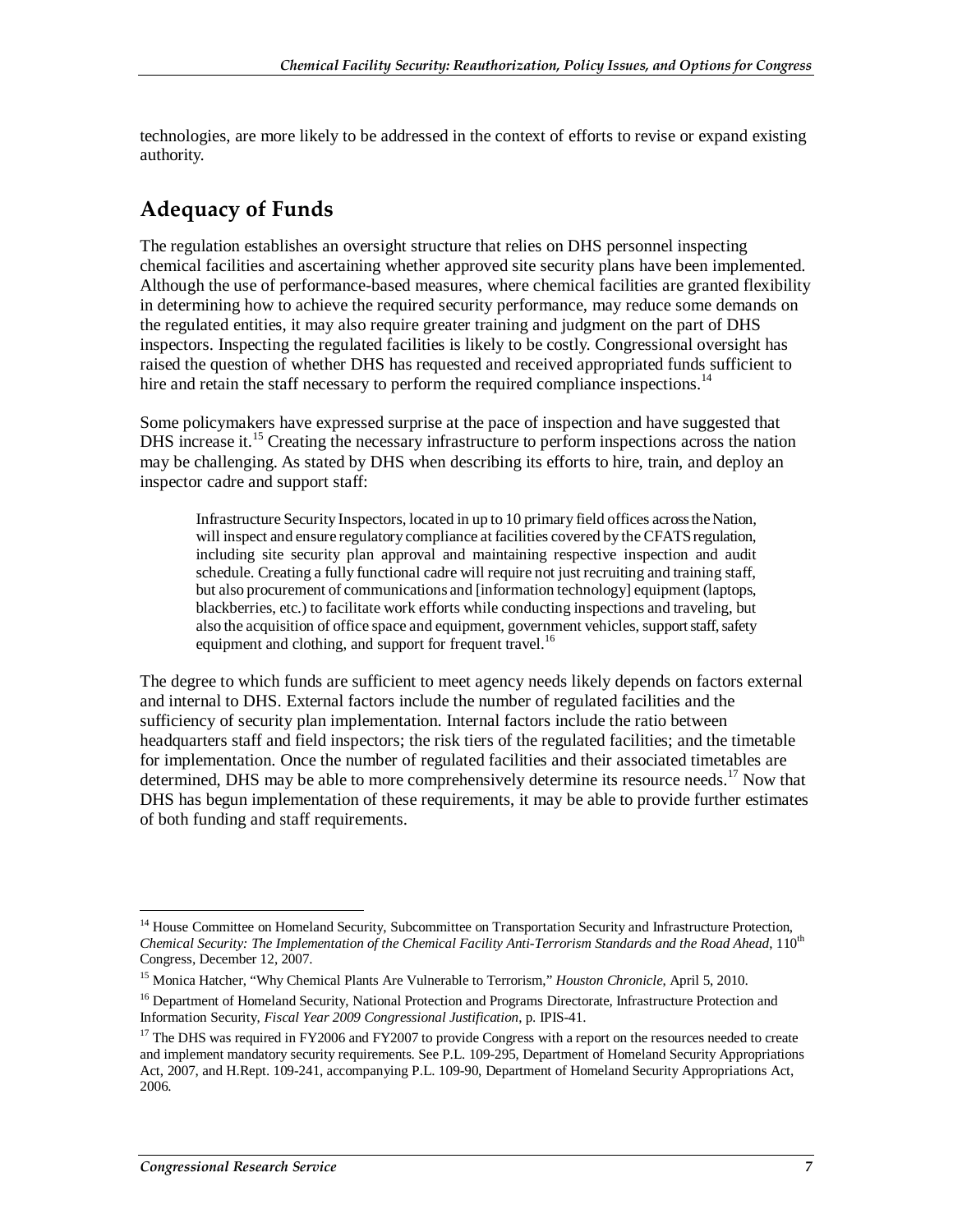### **Federal Preemption of State Activities**

The original statute did not expressly address the issue of federal preemption of state and local chemical facility security statute or regulation. When DHS issued regulations establishing the CFATS program, DHS asserted that the CFATS regulations would preempt state and local chemical facility security statute or regulation that conflicted with, hindered, posed an obstacle, or frustrated the purposes of the federal regulation.<sup>18</sup> Subsequent to the release of the regulation, Congress amended DHS's statutory authority to state that only in the case of an "actual conflict" would the federal regulation preempt state authority. As the CFATS program has only begun to be implemented and few states have established independent chemical facility security regulatory programs, conflict between the federal and state activities has had little opportunity to occur. The DHS has not identified state programs that conflict with the CFATS regulations.<sup>19</sup> The DHS has also not altered its regulatory language in response to the statutory amendment.

Advocates for federal preemption call for a uniform security framework across the nation. They assert that a "patchwork" of regulations might develop if states independently develop additional chemical facility security regulations.<sup>20</sup> Variances in security requirements might lead to differing regulatory compliance costs, and companies might suffer competitive disadvantage based on their geographic location.

Supporters of state rights to regulate chemical facility security claim that the federal regulation should be treated as the minimum standard with which all regulated entities must comply. They assert that DHS should allow states to develop more stringent regulations than the federal regulations. They claim such regulations would increase security. Some supporters of state regulation suggest that more stringent, conflicting state regulations should preempt the federal regulations.<sup>21</sup> Such a case might occur if a state regulation mandated the use of a particular security approach at chemical facilities, conflicting with the federal regulation that adopts a performance-based rather than prescriptive approach. The desire to retain industries that might relocate faced with increased regulation likely would temper state inclinations to require overly stringent or incompatible regulations.

### **Transparency of Process**

-

The CFATS process involves determining chemical facility vulnerabilities and developing security plans to address them. Information developed in this process is not to be widely and openly disseminated. The CFATS program protects this information by categorizing it as CVI and

<sup>18 72</sup> *Federal Register* 17688–17745 (April 9, 2007) at 17739.

<sup>19 72</sup> *Federal Register* 17688–17745 (April 9, 2007) at 17727.

 $^{20}$  See, for example, National Association of Chemical Distributors, "NACD Key Issue: Chemical Facility Security," *Key Issues 2009 Washington Fly-In 111th Congress*.

<sup>&</sup>lt;sup>21</sup> For example, Representative Rothman asked Secretary of Homeland Security Napolitano,

And in particular, there was language enacted in 2008 which said that the states could have their own regulations with regard to securing chemical plant facilities unless there was a conflict with the federal requirements. Might it be time to revisit that language to allow each state to have its own chemical plant security regulations, even stricter than a national minimum standard, even if they conflict?

<sup>(&</sup>quot;House Appropriations Subcommittee on Homeland Security Holds Hearing on the Department of Homeland Security," *CQ Congressional Transcripts*, May 12, 2009.)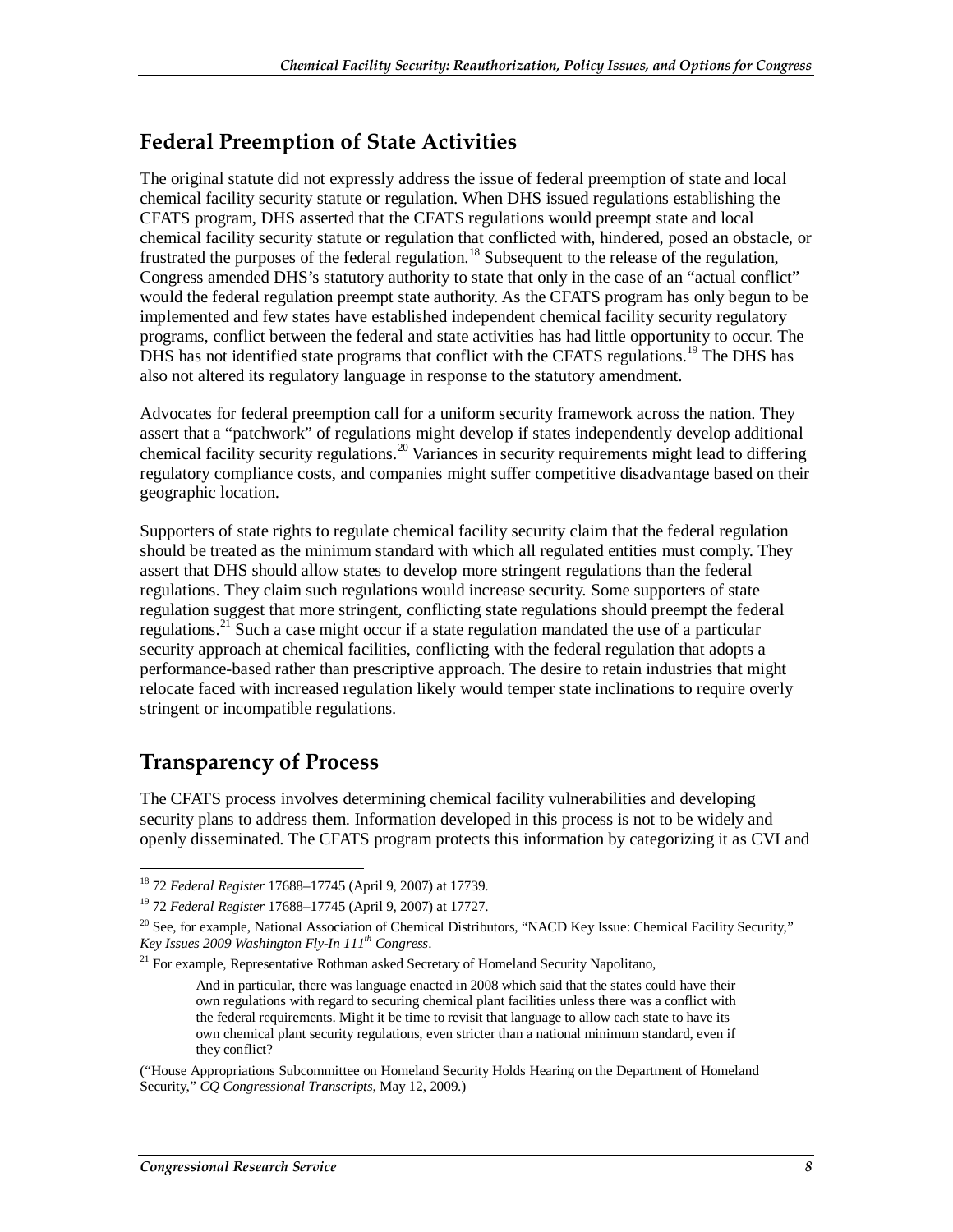providing penalties for its disclosure. Some advocates have argued for greater transparency in the CFATS process, even if the program protects detailed information regarding potential vulnerabilities and specific security measures. They assert that those individuals living in surrounding communities require such non-detailed information to plan effectively and make choices in an emergency.<sup>22</sup>

Events stemming from a 2007 explosion at a Bayer CropScience chemical facility in West Virginia have also led to debate regarding the protective labeling of security information at chemical facilities.<sup>23</sup> The DHS regulated this chemical facility under the Maritime Transportation Security Act (MTSA), not CFATS.<sup>24</sup> In this case, security information was protected from disclosure as Sensitive Security Information (SSI), an information protection regime similar to CVI. Company officials broadly applied SSI markings to facility documents partly in hopes to avoid a public debate on the use and storage of particular chemicals at the facility. This revelation led to questions regarding the application and oversight of such protective markings.<sup>25</sup>

### **Definition of Chemical Facility**

The DHS regulates as chemical facilities entities that possess, rather than manufacture, chemicals of interest. Thus, the term chemical facility encompasses many types of facilities. These types of facilities include agricultural facilities, universities, and others. By defining chemical facilities according to possession of a substance of concern, facilities not part of the chemical manufacturing and distributing chain have become regulated facilities. Stakeholders have expressed concern that the number of entities so regulated might be unwieldy and that the regulatory program might focus on many chemical facilities that pose little risk rather than on those facilities that posed more substantial risk. For example, during the rulemaking process, DHS received commentary and revised its regulatory threshold for possession of propane, stating:

DHS, however, set the [screening threshold quantities] for propane in this final rule at 60,000 pounds. Sixty thousand pounds is the estimated maximum amount of propane that nonindustrial propane customers, such as restaurants and farmers, typically use. The Department believes that non-industrial users, especially those in rural areas, do not have the potential to create a significant risk to human life or health as would industrial users. The Department has elected, at this time, to focus efforts on large commercial propane establishments but may, after providing the public with an opportunity for notice and comment, extend its [CFATS] screening efforts to smaller facilities in the future. This higher [screening threshold quantity] will focus DHS's security screening effort on industrial and major consumers, regional suppliers, bulk retail, and storage sites and away from non-industrial propane customers.<sup>2</sup>

<sup>&</sup>lt;u>.</u> <sup>22</sup> OMB Watch and Public Citizen, "Chemical Facility Anti-Terrorism Standards, Department of Homeland Security, DHS-2006-0073," *Letter*, February 7, 2007.

<sup>&</sup>lt;sup>23</sup> For example, see "House Energy and Commerce Subcommittee on Oversight and Investigations Holds Hearing on the Bayer CropScience Facility Explosion," *CQ Congressional Transcripts*, April 21, 2009.

<sup>&</sup>lt;sup>24</sup> The DHS regulates for security purposes chemical facilities located in ports under the Maritime Transportation Security Act of 2002 (P.L. 107-295). The chemical facility security statute exempts chemical facilities regulated under MTSA.

<sup>&</sup>lt;sup>25</sup> Testimony of William B. Buckner, President and Chief Executive Officer of Bayer CropScience, before the House Committee on Energy and Commerce, Subcommittee on Oversight and Investigations, April 21, 2009.

<sup>26 72</sup> *Federal Register* 65396–65435 (November 20, 2007) at 65406.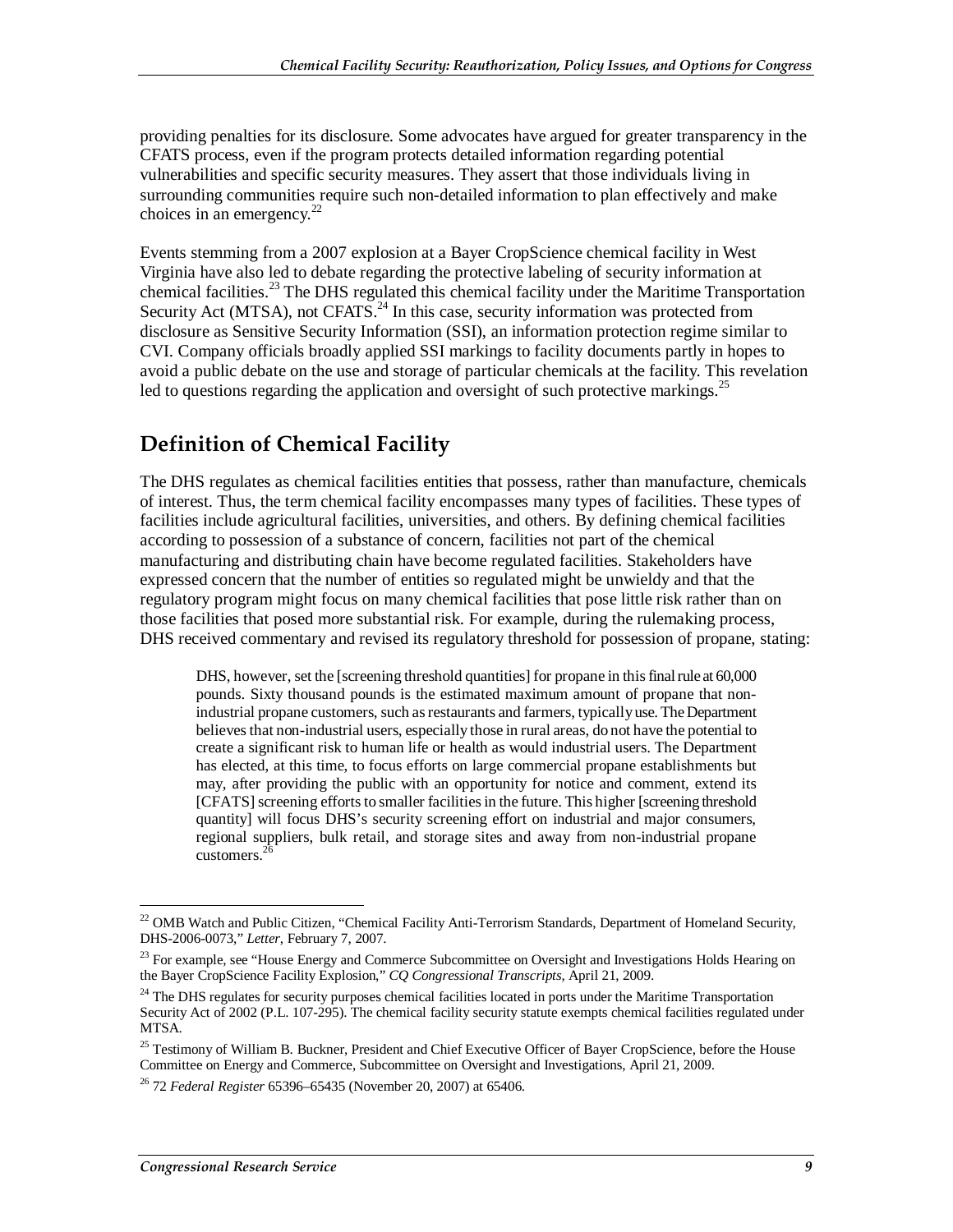Similarly, academic institutions have asserted that DHS should not apply CFATS regulations to them because of the dispersed nature of chemical holdings at colleges and universities. These institutions claim that regulatory compliance costs would not be commensurate with the risk reduction.<sup>27</sup> While the regulatory compliance costs likely decrease at lower risk tiers compared to higher risk tiers, regulated entities bear such costs as continued annual expenses.

As mentioned above, the statutory authority underlying CFATS exempts several types of facilities. Some advocacy groups argue against the exclusion of drinking water and wastewater treatment facilities from chemical facility security regulation.<sup>28</sup> Some drinking water and wastewater treatment facilities possess large amounts of potentially hazardous chemicals, such as chlorine, for purposes such as disinfection.<sup>29</sup> Advocates for their inclusion in security regulations cite the presence of such potentially hazardous chemicals and their relative proximity to population centers as reasons to mandate security measures for such facilities. In contrast, representatives of the water sector point to the critical role that water and wastewater treatment facilities play in daily life. They caution against including these facilities in the existing regulatory framework because of the potential for undue public impacts. They cite, for example, loss of basic fire protection and sanitation services if the federal government orders a water or wastewater utility to cease operations for security reasons or failure to comply with regulation.<sup>30</sup>

### **Inherently Safer Technologies**

Previous debate on chemical facility security has included whether to mandate the adoption or consideration of changes in chemical process to reduce the potential consequences following a successful attack on a chemical facility. Suggestions for such changes have included reducing the amount of chemical stored onsite and changing the chemicals used. In previous congressional debate, these approaches have been referred to as inherently safer technologies or methods to reduce the consequences of a terrorist attack.

Comparing one technology with its potential replacement is a fundamental challenge with regard to inherently safer technologies. Without adequate metrics, it is challenging to unequivocally state that one technology is inherently safer than the other; risk factors may exist outside of the comparison framework.31 A facility might consider many additional factors when weighing the

<sup>-</sup>27 72 *Federal Register* 65396–65435 (November 20, 2007) at 65412.

<sup>&</sup>lt;sup>28</sup> See, for example, Testimony of Philip J. Crowley, Senior Fellow and Director of Homeland Security, Center for American Progress, before the House Committee on Energy and Commerce, Subcommittee on Environment and Hazardous Materials, June 12, 2008.

 $29$  Approximately 52,000 community water systems and 16,500 wastewater treatment facilities are in the United States. Only some facilities possess potentially hazardous chemicals. See U.S. Environmental Protection Agency, *Factoids: Drinking Water and Ground Water Statistics for 2008*, EPA 816-K-08-004, November 2008, and U.S. Environmental Protection Agency, *Clean Watersheds Needs Survey 2004: Report to Congress*, January 2008.

<sup>30</sup> American Water Works Association, "Chemical Facility Security," *Fact Sheet*, 2009, online at http://www.awwa.org/files/GovtPublicAffairs/PDF/2009Security.pdf. For more information on security issues in the water infrastructure sector, see CRS Report RL32189, *Terrorism and Security Issues Facing the Water Infrastructure Sector*, by Claudia Copeland.

 $31$  For example, the replacement of hydrogen fluoride with sulfuric acid for refinery processing would replace a more toxic chemical with a less toxic one. In this case, experts estimate that equivalent processing capacity would require twenty-five times more sulfuric acid. Thus, more chemical storage facilities and transportation would be required, potentially posing different dangers than atmospheric release to the surrounding community. Determining which chemical process had less overall risk might require considering factors both internal and external to the chemical facility and the surrounding community. See Testimony of Dr. M. Sam Mannan, Director, Mary Kay O'Connor Process (continued...)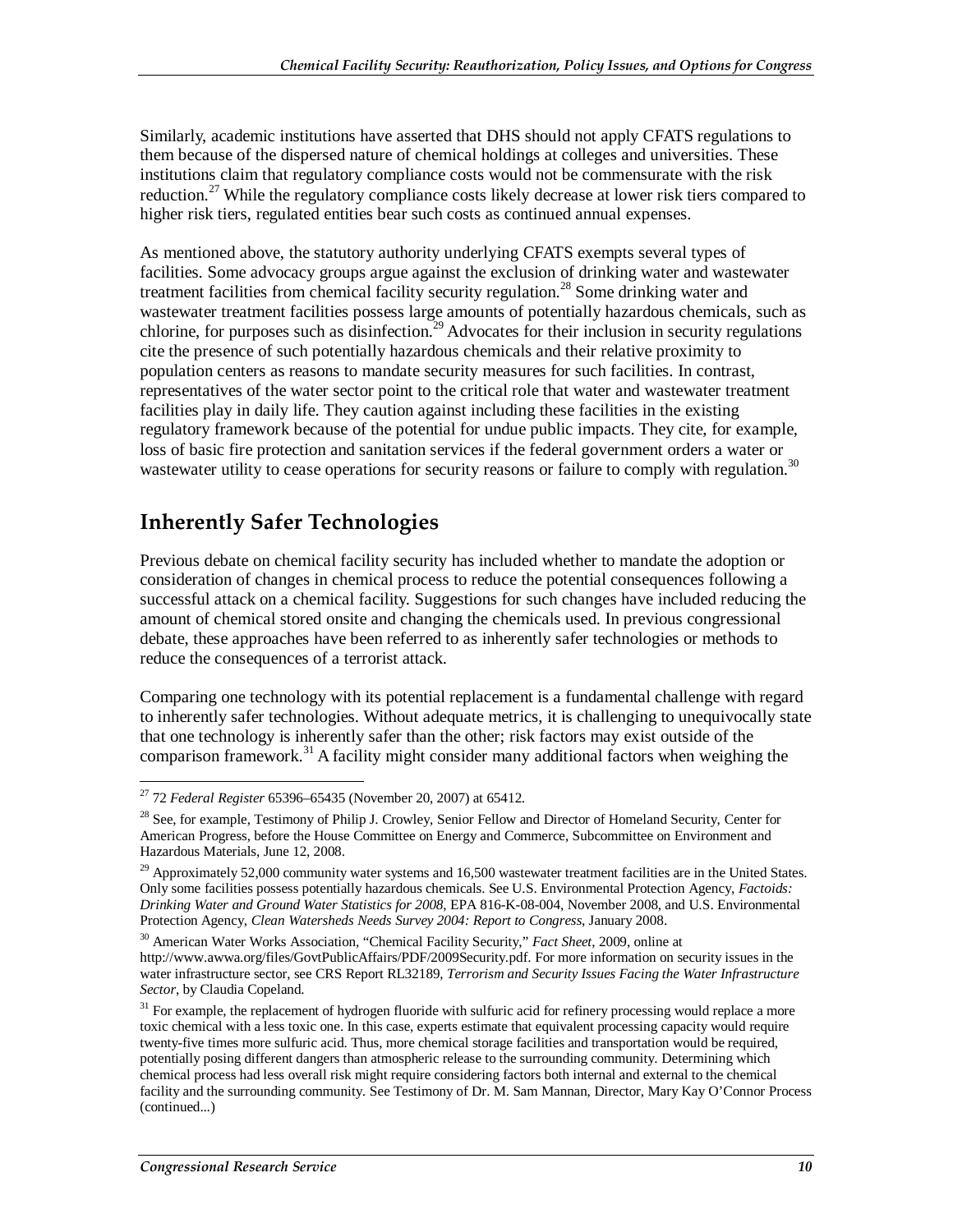applicability and benefit of switching from one process to another. These factors include cost, technical challenges regarding implementation in specific situations, supply chain impacts, quality and availability of end products, and indirect effects caused to workers.<sup>32</sup>

Supporters of adopting these approaches as a way to improve chemical facility security argue that reducing or removing these chemicals from the facility will reduce the incentive to attack the facility. They suggest that reducing the consequences of a release also lowers the threat from terrorist attack and mitigates the risk to the surrounding populace. They point to facilities that have voluntarily changed amounts of chemicals on hand or chemical processes in use as examples that facilities can implement such an approach in a cost-effective, practical fashion.<sup>33</sup>

Opponents of mandating what proponents call inherently safer technologies question the validity of the approach as a security tool and the government's ability to effectively oversee its implementation. Industrial entities assert that process safety engineers within the regulated industry already employ such approaches and that these are safety, not security, methods. They assert that process safety experts and business executives should determine the applicability and financial practicality of changing existing processes at specific chemical facilities.34 They also state concern that few existing alternative approaches are well understood with regard to their unanticipated side effects. They claim that these alternative approaches should continue to be studied rather than immediately applied, since unanticipated side effects could be deleterious to business and other interests.<sup>35</sup> A third opposing view questions whether the federal government contains the required technical expertise to adjudicate the practicality and benefit of alternative approaches. Holders of this view raise concerns that the federal government may not possess the required knowledge or expertise to judge whether a particular site can implement alternative technology, even if the alternative theoretically provides benefits over existing technology.<sup>36</sup>

## **Policy Options**

With the statutory authority expiring in March 2011, the  $112<sup>th</sup>$  Congress may address chemical facility security. Congress might further extend the existing statutory authority by revising or

1

<sup>35</sup> For example, EPA experts have pointed to the change by drinking water treatment facilities from gaseous chlorine disinfection to chloramine disinfection—a change identified by some advocacy groups as being an inherently safer substitution—as being correlated with increased levels of lead in drinking water due to increased corrosion. Government Accountability Office, *Lead in D.C. Drinking Water*, GAO-05-344, March 2005.

<sup>(...</sup>continued)

Safety Center, Texas A&M University before the House Committee on Homeland Security, December 12, 2007.

 $32$  For further discussion on this issue, see Center for Chemical Process Safety, American Institute of Chemical Engineers, *Final Report: Definition for Inherently Safer Technology in Production, Transportation, Storage, and Use,*  July 2010.

<sup>33</sup> See, for example, Paul Orum and Reece Rushing, Center for American Progress, *Preventing Toxic Terrorism: How Some Chemical Facilities are Removing Danger to American Communities*, April 2006, and Paul Orum and Reece Rushing, Center for American Progress, *Chemical Security 101: What You Don't Have Can't Leak, or Be Blown Up by Terrorists*, November 2008.

<sup>&</sup>lt;sup>34</sup> Testimony of Marty Durbin, Managing Director, Federal Affairs, American Chemistry Council, before the House Committee on Energy and Commerce, Subcommittee on Environment and Hazardous Materials, June 12, 2008.

<sup>&</sup>lt;sup>36</sup> See, for example, Testimony of Dennis C. Hendershot, Staff Consultant, Center for Chemical Process Safety, American Institute of Chemical Engineers, before the Senate Committee on Environment and Public Works, June 21, 2006, S.Hrg. 109-1044. See also, Testimony of Matthew Barmasse, Synthetic Organic Chemical Manufacturers Association, before the Senate Committee on Homeland Security and Governmental Affairs, July 13, 2005.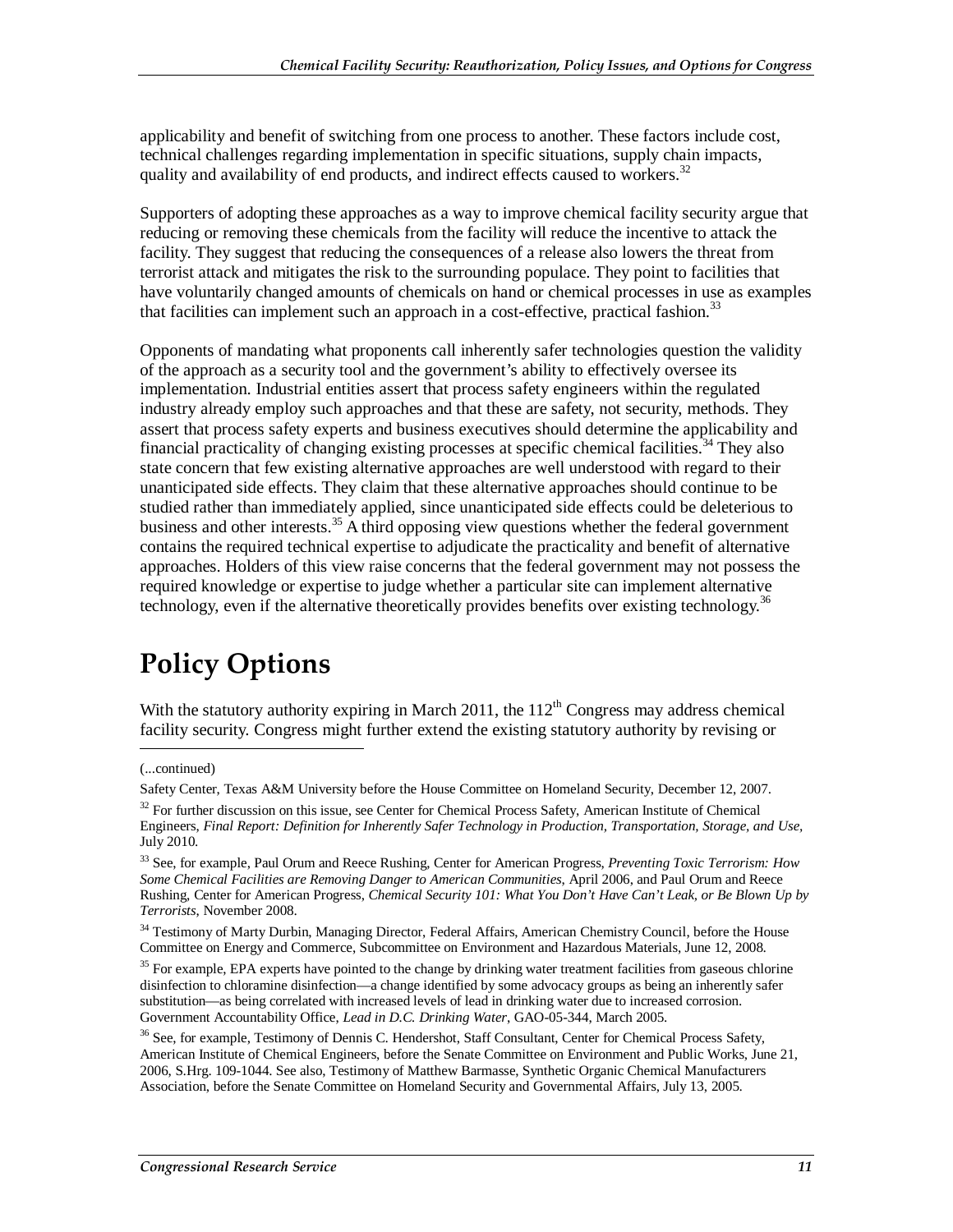repealing its sunset provision; codify the existing regulations; amend the existing statutory authority; address existing programmatic activities; or restrict or expand the scope of chemical facility security regulation. If Congress doesn't act and allows the statutory authority to expire, the authority for the application and enforcement of the CFATS regulations may be brought into question.

If Congress both allows the statutory authority to expire and does not appropriate funding for implementing the CFATS program, DHS may have difficulty enforcing the CFATS regulations. In the case where Congress allows the statutory authority to expire, but Congress appropriates funds for enforcing the CFATS program, DHS will likely be able to enforce the CFATS regulations. The GAO has found that in the case where a program's statutory authority expires, but Congress explicitly appropriates funding for it, the program may continue to operate without interruption.<sup>37</sup>

## **Maintain the Existing Regulatory Framework**

The existing statutory authority places much of the CFATS regulatory framework at the discretion of the Secretary of Homeland Security. The DHS is still in the process of implementing these regulations and has not yet determined their efficacy. Congressional oversight of their implementation, enforcement, and efficacy may play a key role in determining the sufficiency of the existing authority and regulations. Congress might choose to maintain the existing regulations by extending the statutory authority's sunset date or codifying the existing regulations. Also, as noted above, allowing the statutory authority to expire could in effect maintain the existing regulatory framework if Congress continues to fund implementation, although this may lead to litigation.

#### **Extend the Sunset Date**

Congress might choose to extend the current statutory authority for a fixed or indefinite time. In passing the 2010 DHS appropriations act (P.L. 111-83), Congress extended the existing statutory authority one year to October 4, 2010, as requested by the Obama Administration.<sup>38</sup> The Continuing Appropriations Act, 2011 (P.L. 111-242) extended the statutory authority through December 3, 2010. P.L. 111-290 extended the statutory authority through December 18, 2010. P.L. 111-317 extended the statutory authority through December 21, 2010. P.L. 111-322 extended the statutory authority through March 4, 2011. The Obama Administration requests an additional one year extension of the statutory authority until October 4, 2011.<sup>39</sup> Extending the existing statutory authority may provide regulated entities continuity and protect them from losing those resources already expended in regulatory compliance. An extension may allow assessment of the efficacy of the existing regulations and inclusion of this information in any future attempts to revise or extend DHS's statutory authority. Moreover, since DHS is in the process of implementing current regulations, some policymakers argue for a simple extension without changing statutory requirements.

<sup>-</sup>37 Office of the General Counsel, General Accounting Office, *Principles of Federal Appropriations Law, Third Edition*, GAO-04-261SP, January, 2004, pp. 2-70–2-71.

<sup>38</sup> Department of Homeland Security, *FY2010 Budget Justification.*

<sup>&</sup>lt;sup>39</sup> Office of Management and Budget, The White House, *Budget of the United States Government, Fiscal Year 2011*, *Appendix*, p. 574.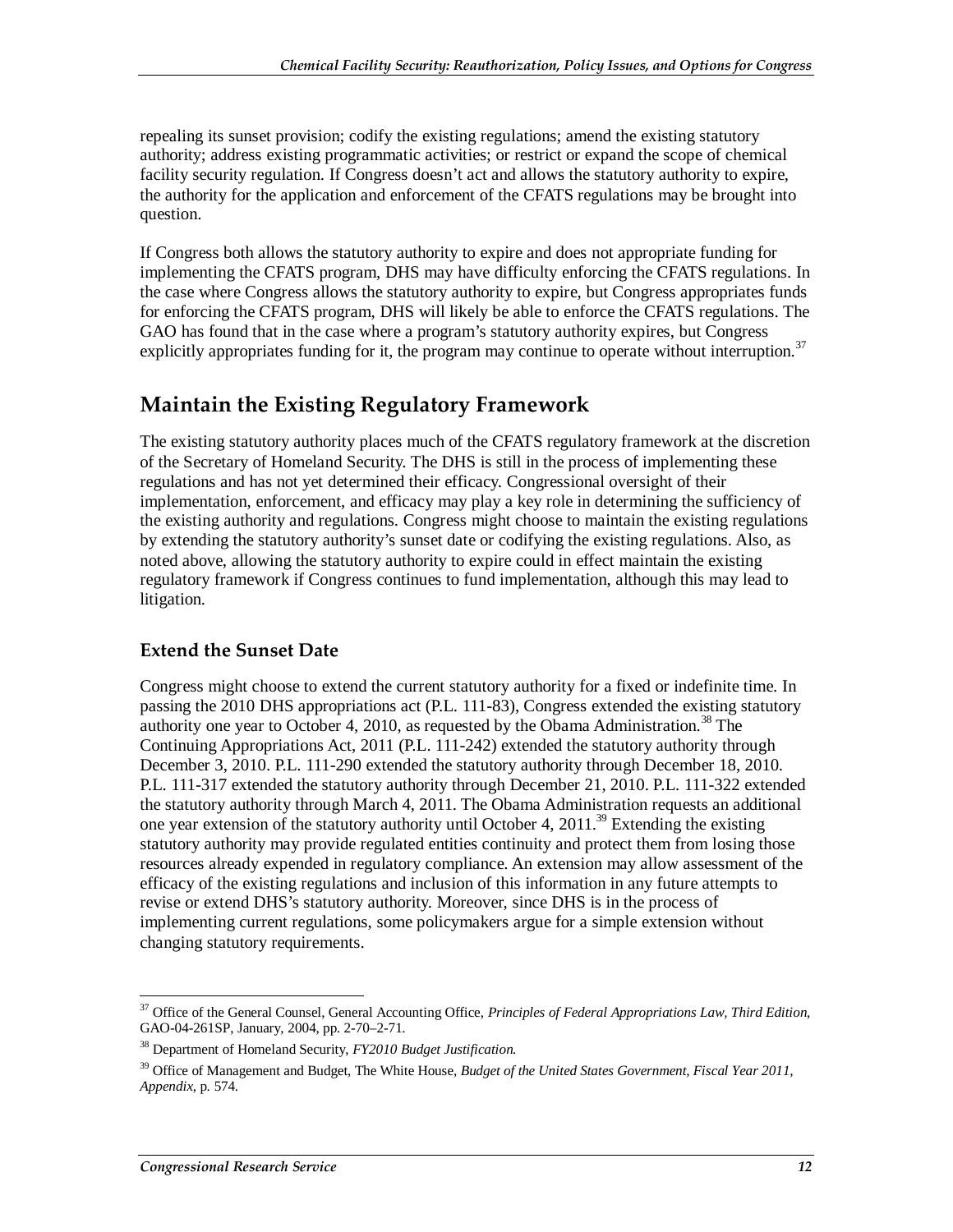Congress might make the existing program permanent by removing the sunset date entirely. Some chemical manufacturers support converting the existing program into a permanent program.<sup>40</sup> The removal of the sunset date would maintain the current discretion granted to the Secretary of Homeland Security to develop regulations and might allow assessment of the efficacy of the existing regulations. Making the existing statute permanent might provide consistency in authority and remove the statutory pressure to reauthorize a program that has a sunset date.

#### **Codify Existing Regulations**

Congress might choose to affirm the existing regulations by codifying them or their principles in statute. Such codification would reduce the discretion of the Secretary of Homeland Security to alter the CFATS regulations in the future. The existing statutory authority grants broad discretion to the Secretary to develop many elements of the CFATS regulations. Future Secretaries may choose to alter its structure or approach and still comply with the existing statute. Congress might identify specific components of the existing regulation that they wish any future regulation to retain and codify those portions. Doing so might limit the ability of the Secretary to react to changing circumstance, gained experience, and new knowledge. On the other hand, the codified portions might enhance the regulated community's ability to plan for future expenses and requirements.

### **Alter the Existing Statutory Authority**

Congress might choose to alter the existing statutory authority to modify the existing regulations, address stakeholder concerns, or broadly change the regulatory program.

#### **Accelerate or Decelerate Compliance Activities**

The DHS bases its schedule for facility CFATS compliance on the chemical facility's assigned risk tier. Those chemical facilities assigned to higher risk tiers have a more accelerated compliance and resubmission schedule than those assigned to lower risk tiers. Congress might attempt to accelerate the compliance schedule by increasing funding available to DHS for CFATS, thereby increasing the ability of DHS to provide feedback to regulated entities, review submissions, and inspect facilities filing site security plans. Additional funding might reduce or mitigate inefficiencies or delays related to DHS processing of submissions.

Alternatively, Congress might provide DHS with the authority to use third parties as CFATS inspectors. The DHS would then be able to augment the number of CFATS inspectors to meet increased demand or delegate inspection authority to state and local governments. Third-party inspectors might allow DHS to draw on expertise outside of the federal government in assessing the efficacy of the implemented site security activities. The DHS may need to define the roles and responsibilities of these inspectors and how DHS will assess and accredit their qualifications. The DHS has stated its intent to issue a rulemaking regarding the use of third-party auditors but has not yet done so.<sup>41</sup>

<sup>-</sup>40 Randy Dearth and Cal Dooley, "Commentary: Taking Chemical Plant Security In Pittsburgh Seriously," *Pittsburgh Post-Gazette*, May 27, 2009.

<sup>41 72</sup> *Federal Register* 17688–17745 (April 9, 2007) at 17712.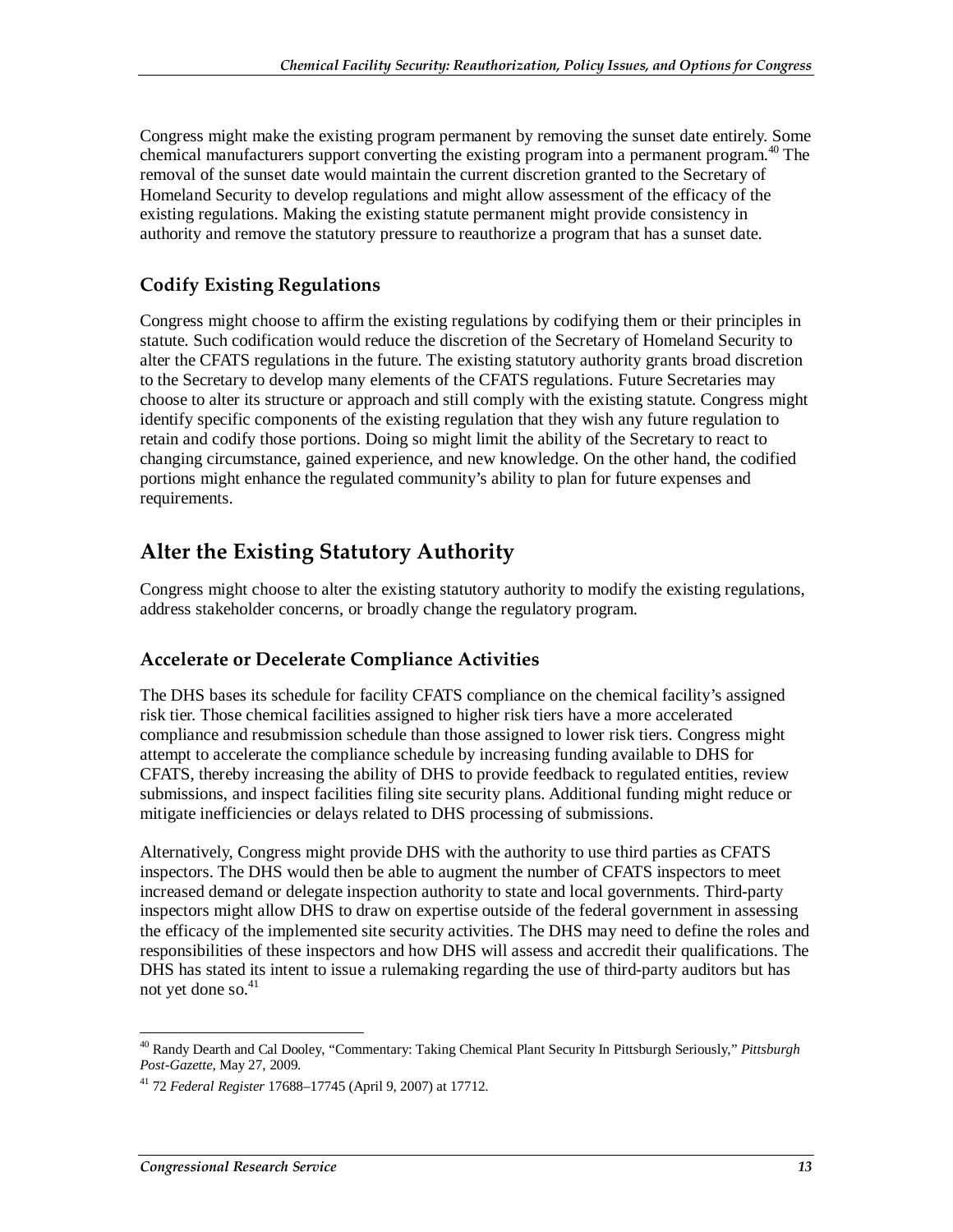Congress might choose to slow the implementation schedule of the chemical facility security regulations. Concern about the impact of the regulation on small businesses or other entities might lead to a decelerated compliance schedule. The DHS has already implemented select regulatory extensions for certain agricultural operations.<sup>42</sup> Congress might direct DHS to provide longer submission, implementation, and resubmission timelines for those regulated entities that might suffer disproportionate economic burdens from compliance.

#### **Incorporate Additional Facility Types**

The federal government does not regulate water and wastewater treatment facilities for chemical security purposes. Instead, current chemical security efforts at water and wastewater treatment facilities are voluntary in nature.<sup>43</sup> Some advocacy groups have called for inclusion of currently exempt facilities, such as water and wastewater treatment facilities.<sup>44</sup> The DHS and the Environmental Protection Agency (EPA) have also called for additional authorities to regulate these facilities:

The Department of Homeland Security and the Environmental Protection Agency believe that there is an important gap in the framework for regulating the security of chemicals at water and wastewater treatment facilities in the United States. The authority for regulating the chemical industry purposefully excludes from its coverage water and wastewater treatment facilities. We need to work with the Congress to close this gap in the chemical security authorities in order to secure chemicals of interest at these facilities and protect the communities they serve. Water and wastewater treatment facilities that are determined to be high-risk due to the presence of chemicals of interest should be regulated for security in a manner that is consistent with the CFATS risk and performance-based framework while also recognizing the unique public health and environmental requirements and responsibilities of such facilities.<sup>45</sup>

In addition, DHS supports modifying the existing exemption for (1) MTSA facilities to increase security at these facilities to the CFATS standard and (2) facilities regulated by the Nuclear Regulatory Commission to clarify the scope of the exemption.<sup>46</sup>

If Congress provides the executive branch with statutory authority to regulate water and wastewater treatment facilities for chemical security purposes, it may weigh several policy decisions. Among these choices are which facilities should be regulated, how stringent such security measures should be, what federal agency should oversee them, and whether compliance with these security measures is feasible given the public nature of many water and wastewater treatment facilities.

<sup>-</sup>42 73 *Federal Register* 1640 (January 9, 2008).

 $43$  Congress required certain drinking water facilities to perform vulnerability assessments and develop emergency response plans through section 401 of P.L. 107-188, the Public Health Security and Bioterrorism Preparedness and Response Act of 2002.

<sup>44</sup> See, for example, Paul Orum and Reece Rushing, Center for American Progress, *Chemical Security 101: What You Don't Have Can't Leak, or Be Blown Up by Terrorists*, November 2008.

<sup>&</sup>lt;sup>45</sup> Testimony of Benjamin H. Grumbles, Assistant Administrator for Water, U.S. Environmental Protection Agency before the House Committee on Energy and Commerce, Subcommittee on Environment and Hazardous Materials, June 12, 2008.

<sup>&</sup>lt;sup>46</sup> Testimony of Rand Beers, Under Secretary, National Protection and Programs Directorate, Department of Homeland Security, before the Senate Committee on Homeland Security and Governmental Affairs, March 3, 2010.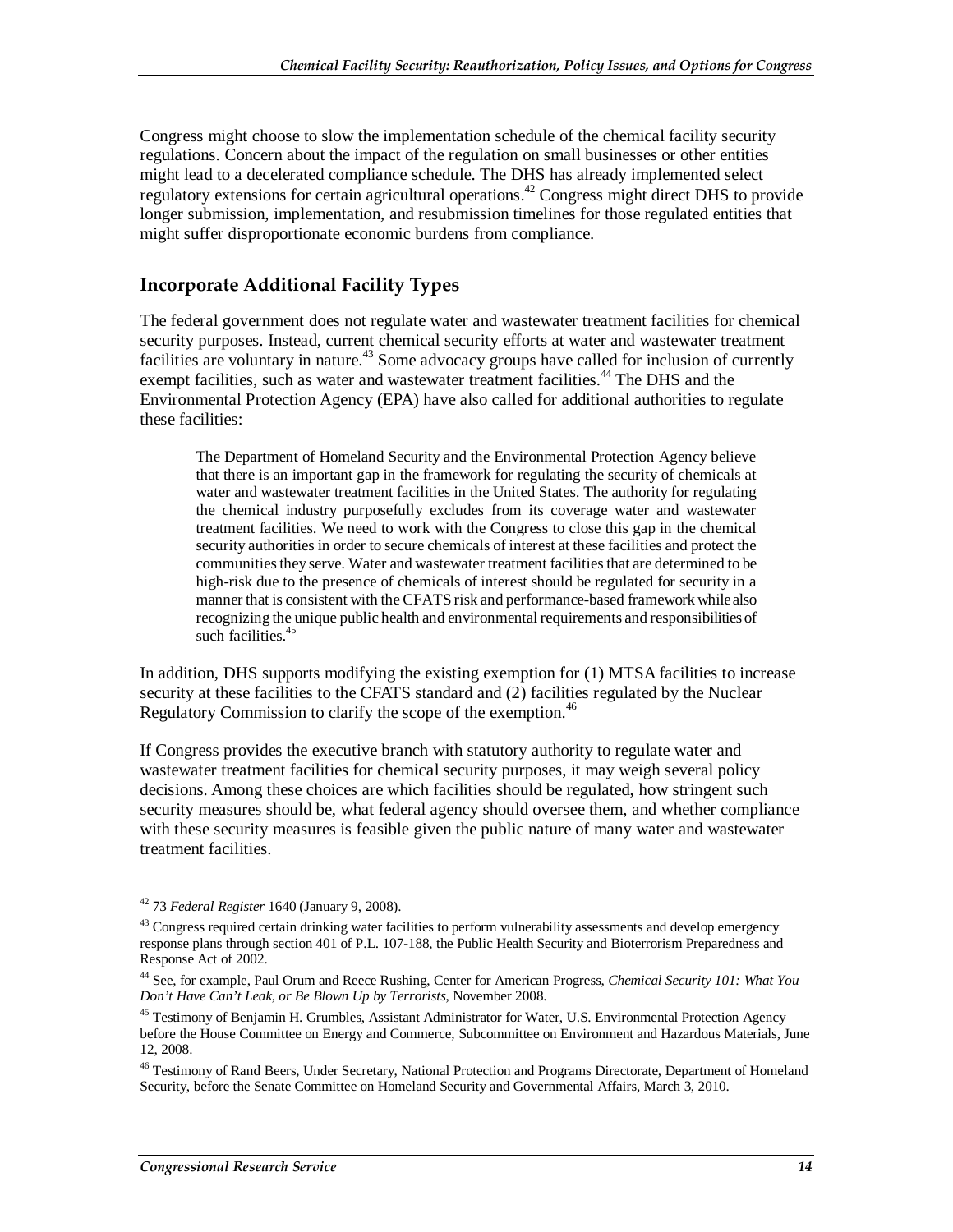One option might be to include water and wastewater treatment facilities under the existing CFATS regulations, effectively removing the exemption currently in statute. This would place water and wastewater treatment facilities on par with other possessors of chemicals of interest. The DHS would provide oversight of all regulated chemical facilities.<sup>47</sup> Opponents of such an approach cite the essential role that water and wastewater treatment facilities play in daily life and assert that several authorities available to DHS under CFATS, such as the ability to require a facility to cease operations, are inappropriate if applied to a municipal utility.<sup>48</sup> Also, opponents might claim that activities under CFATS, such as vulnerability assessment, duplicate existing requirements under the Safe Drinking Water Act.<sup>49</sup>

Another option might be to grant statutory authority to regulate water and wastewater treatment facilities for security purposes to the EPA or require DHS to consult with EPA regarding its regulation of water and wastewater treatment facilities. Following prior debate on chemical facility security, Congress provided statutory authority for chemical security to DHS, separating security responsibilities from the public health and safety responsibilities given to EPA. Providing one agency the authority to oversee safety and security operations may reduce the potential for redundancy and other inefficiencies. Since water treatment facilities must provide a vulnerability assessment to EPA, some facilities might view regulation under CFATS as redundant in this context. The EPA has testified that the Obama Administration believes that EPA should be the lead agency for chemical security for both drinking water and wastewater systems, with DHS supporting EPA's efforts.<sup>50</sup> The EPA also supports providing states with an important role in regulating chemical security at water systems, including determinations, auditing, and inspecting. $51$ 

Similarly, industry representatives have expressed concern regarding multiple agencies regulating security at drinking water and wastewater treatment facilities.<sup>52</sup> They assert that municipalities that operate both types of facilities might face conflicting regulations and guidance if different agencies regulate drinking water and wastewater treatment facilities. These stakeholders suggest that EPA retaining the lead for water and wastewater facilities would be more efficient.

If Congress removes the drinking water and wastewater treatment facility exemption, the number of regulated facilities might substantially increase. The United States contains approximately 52,000 community water systems and 16,500 wastewater treatment facilities.<sup>53</sup> These facilities

<sup>&</sup>lt;u>.</u> <sup>47</sup> Those chemical facilities exempt from CFATS because they are regulated under MTSA are overseen by the Coast Guard, which is part of DHS. The DHS testified that 365 facilities are fully exempt from CFATS regulation due to compliance with MTSA, while 135 are partially exempt ("House Homeland Security Committee Holds Hearing on the Chemical Facility Antiterrorism Act of 2009," *CQ Congressional Transcripts*, June 16, 2009).

<sup>&</sup>lt;sup>48</sup> Testimony of Brad Coffey, Association of Metropolitan Water Agencies, before the House Committee on Energy and Commerce, Subcommittee on Environment and Hazardous Materials, June 12, 2008.

<sup>&</sup>lt;sup>49</sup> Section 1433 of the Safe Drinking Water Act as amended by section 401 of P.L. 107-188, the Public Health Security and Bioterrorism Preparedness and Response Act of 2002.

<sup>&</sup>lt;sup>50</sup> Testimony of Peter S. Silva, Assistant Administrator for Water, Environmental Protection Agency, before the Senate Committee on Homeland Security and Governmental Affairs, March 3, 2010.

<sup>&</sup>lt;sup>51</sup> Testimony of Peter S. Silva, Assistant Administrator for Water, Environmental Protection Agency, before the Senate Committee on Homeland Security and Governmental Affairs, March 3, 2010.

<sup>&</sup>lt;sup>52</sup> See, for example, American Water Works Association, "AWWA Members Urged to Contact Congress on Chemical Security Bill," and Association of Metropolitan Water Agencies, "Drinking Water Security and Treatment Mandates," *Policy Resolution*, October 2008.

<sup>53</sup> See U.S. Environmental Protection Agency, *Factoids: Drinking Water and Ground Water Statistics for 2008*, EPA 816-K-08-004, November 2008, and U.S. Environmental Protection Agency, *Clean Watersheds Needs Survey 2004:*  (continued...)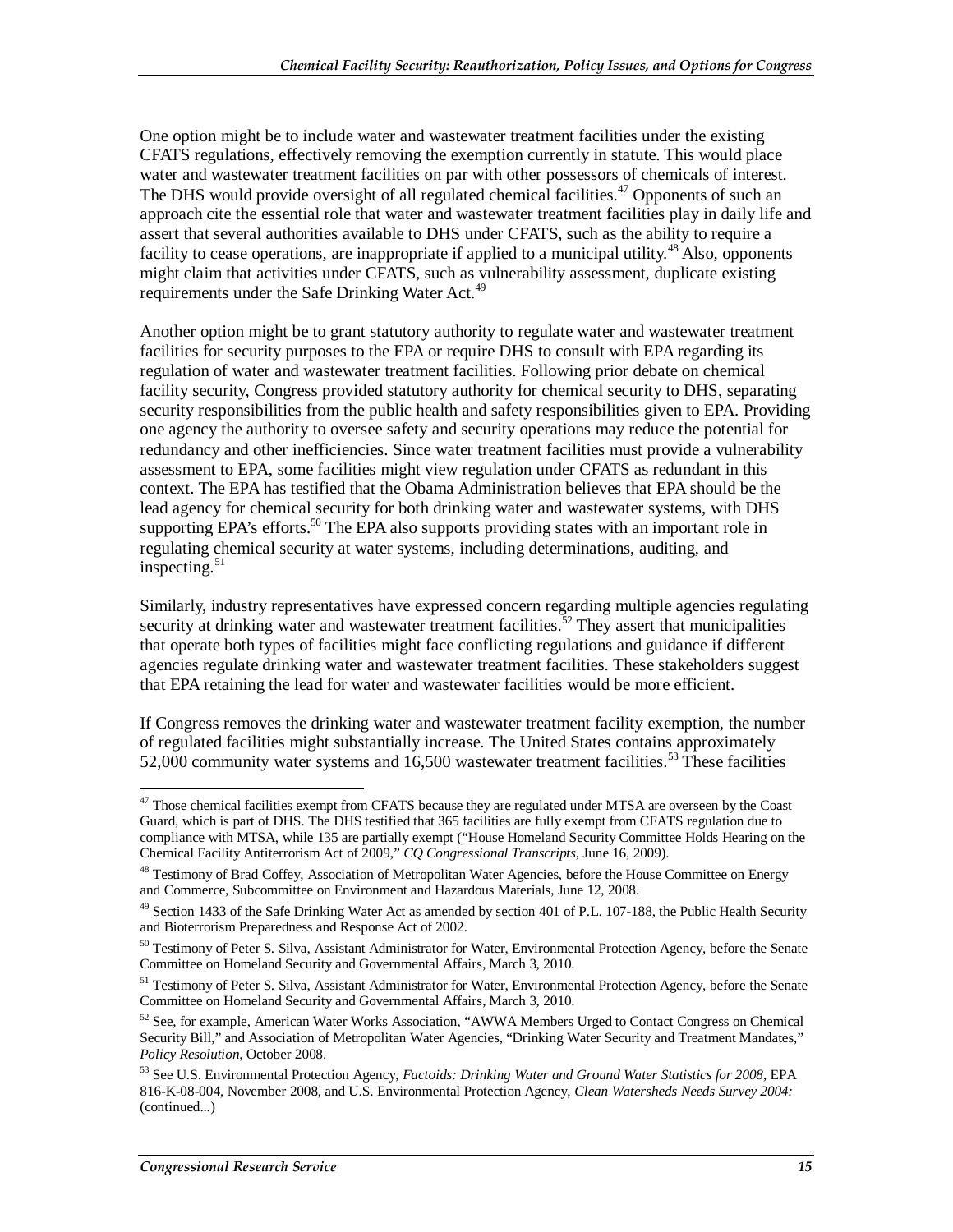vary substantially in size and service. The number of regulated facilities would depend on the criteria used to determine inclusion, such as chemical possession or number of individuals served. It is likely that only a subset of these facilities would meet a regulatory threshold.<sup>54</sup>

If Congress assigns responsibility for chemical facility security at different facilities to different agencies, each agency will promulgate separate rules. These rules may be similar or different depending on the agencies' statutory authority, interpretation of that authority, and ability of the regulated entities to comply as well as any interagency coordination that might occur. Congress may wish to assess the areas where such facilities are similar and different in order to provide authorities that meet any unique characteristics.

Any new regulation of drinking water and wastewater treatment facilities is likely to cause the regulated entities, and potentially the federal government, to incur some costs. Representatives of the water and wastewater sectors argue that local ratepayers will eventually bear the capital and ongoing costs incurred due to increased security measures.<sup>55</sup> Congress may wish to consider whether the regulated entities should bear these costs, as is done for other regulated chemical facilities, and by those ratepayers they serve or by the taxpayers in general through financial assistance to the regulated entities. Additionally, if inclusion of other facility types significantly increases the number of regulated entities, DHS may require additional funds to process regulatory submissions and perform required inspections.

#### **Consider Inherently Safer Technologies**

Congress may choose to address the issue of inherently safer technologies, sometimes called methods to reduce the consequences of terrorist attack, through a variety of mechanisms. One approach might be to mandate the implementation of inherently safer technologies for a set of processes. Another might be to mandate the consideration of implementation of inherently safer technologies with certain criteria controlling whether implementation is required. A third approach might be to mandate the development of a federal repository of inherently safer technology approaches and consideration of chemical processes against those options listed in the repository. Stakeholders might assess and review the viability of applying these inherently safer approaches at lower cost if such information were centralized and freely available. Congress might establish an incentive-based structure to encourage the adoption of inherently safer technologies by regulated entities. Lastly, Congress might choose to not require any consideration or adoption of inherently safer technology approaches.

Some experts assert that existing chemical process safety activities consider and assess inherently safer technology approaches.<sup>56</sup> These assessments may lead to changes in chemical process when

1

<sup>(...</sup>continued)

*Report to Congress*, January 2008.

<sup>&</sup>lt;sup>54</sup> For example, the number of individuals served by the drinking water facility might be used as a regulatory criterion. Section 401 of the Public Health Security and Bioterrorism Preparedness and Response Act of 2002 (P.L. 107-188) mandated drinking water facilities serving more than 3,300 individuals develop an emergency response plan and perform a vulnerability assessment. Approximately 8,400 community water systems met this requirement at that time. For more information on drinking water security activities, see CRS Report RL31294, *Safeguarding the Nation's Drinking Water: EPA and Congressional Actions*, by Mary Tiemann.

<sup>&</sup>lt;sup>55</sup> Testimony of Brad Coffey, Association of Metropolitan Water Agencies, before the House Committee on Energy and Commerce, Subcommittee on Environment and Hazardous Materials, June 12, 2008.

<sup>&</sup>lt;sup>56</sup> See, for example, Testimony of Dennis C. Hendershot, Staff Consultant, Center for Chemical Process Safety, (continued...)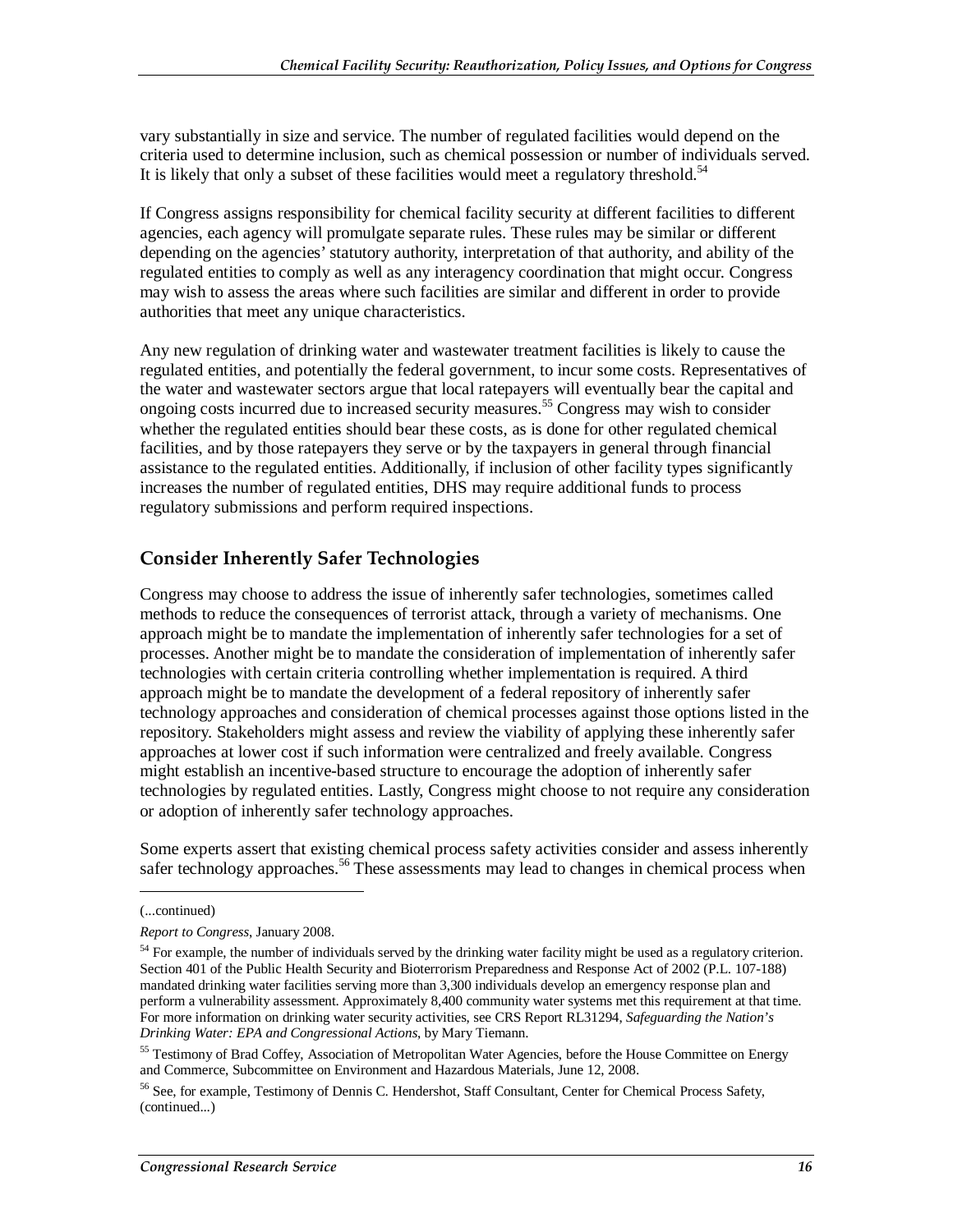deemed safer, more reliable, and cost-effective. Congressionally mandated adoption or consideration of adoption of inherently safer technologies may be viewed as adding factors not previously considered by an individual facility, such as impact on homeland security. An additional complication to assessing inherently safer technology is the varying amounts and quality of information available regarding industrial implementation of inherently safer technologies. While some facilities have converted to processes generally deemed as inherently safer, sufficient information may not be available for all facilities and processes to make effective assessment of the impacts from changing existing processes to ones considered inherently safer.<sup>57</sup> Indeed, some experts have asserted that the metrics for comparing industrial processes are not yet fully established and need additional research and study.<sup>58</sup> The National Academies have recommended that DHS support research and development to foster cost-effective, inherently safer chemistries and chemical processes.<sup>59</sup>

The Obama Administration has given some support to the use of inherently safer technologies to enhance security at high-risk chemical facilities. It has established a series of principles directing its policy:

- The Administration supports consistency of inherently safer technology approaches for facilities regardless of sector.
- The Administration believes that all high-risk chemical facilities, Tiers 1-4, should assess IST methods and report the assessment in the facilities' site security plans. Further, the appropriate regulatory entity should have the authority to require facilities posing the highest degree of risk (Tiers 1 and 2) to implement inherently safer technology methods if such methods demonstrably enhance overall security, are determined to be feasible, and, in the case of water sector facilities, consider public health and environmental requirements.
- For Tier 3 and 4 facilities, the appropriate regulatory entity should review the inherently safer technology assessment contained in the site security plan. The entity should be authorized to provide recommendations on implementing inherently safer technologies, but it would not have the authority to require facilities to implement the inherently safer technology methods.
- The Administration believes that flexibility and staggered implementation would be required in implementing this new inherently safer technology policy. $\frac{60}{2}$

1

<sup>(...</sup>continued)

American Institute of Chemical Engineers, before the Senate Committee on Environment and Public Works, June 21, 2006, S.Hrg. 109-1044.

 $57$  The DHS Science and Technology (S&T) Directorate is engaged in a Chemical Infrastructure Risk Assessment Project that, among other goals, will assess the potential for safer alternative processes that may reduce risk to a select subset of high volume toxic chemicals (Department of Homeland Security, *FY2010 Budget Justification*, pp. S&T R&D - 27–28). The Chemical Security Analysis Center of the DHS S&T Directorate contracted with the Center for Chemical Process Safety of the American Institute of Chemical Engineers to develop a technically based definition for inherently safer technology. See Center for Chemical Process Safety, American Institute of Chemical Engineers, *Final Report: Definition for Inherently Safer Technology in Production, Transportation, Storage, and Use*, July 2010.

<sup>58</sup> Testimony of Dr. M. Sam Mannan, Director, Mary Kay O'Connor Process Safety Center, Texas A&M University before the House Committee on Homeland Security, December 12, 2007.

<sup>&</sup>lt;sup>59</sup> Committee on Assessing Vulnerabilities Related to the Nation's Chemical Infrastructure, National Research Council, *Terrorism and the Chemical Infrastructure: Protecting People and Reducing Vulnerabilities*, 2006.

<sup>60</sup> Testimony of Rand Beers, Under Secretary, National Protection and Programs Directorate, Department of Homeland (continued...)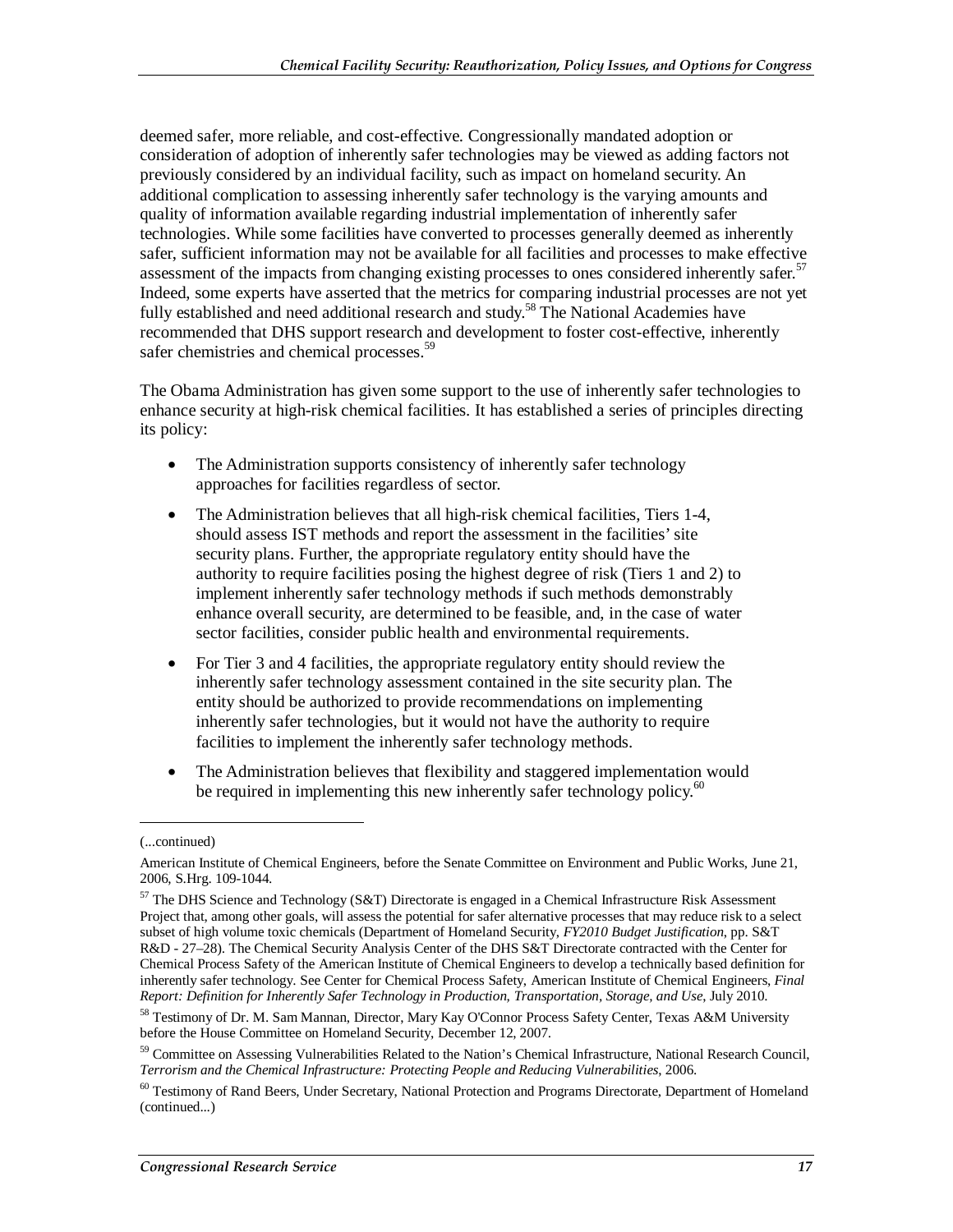Mandating the implementation of inherently safer technologies at regulated entities may be challenging due to the differences that exist among chemical facilities, in terms of chemical process, facility layout, and ability to finance implementation. Even the mandatory consideration of inherently safer technologies may place a financial burden on some small regulated entities. Congress might limit mandatory measures to those facilities considered by DHS to pose the most risk or might provide such financial assistance to regulated facilities.<sup>61</sup>

Congress might choose to try to further incentivize regulated entities to adopt inherently safer technologies. Under the CFATS regulations, facilities that adopt inherently safer technologies might change their assigned risk tier by reducing the amount of chemicals of interest on hand. Congress might provide for financial or regulatory incentives to regulated entities that adopt inherently safer technologies for chemicals of interest. Alternatively, Congress might direct DHS or another agency to perform inherently safer technology assessments for regulated entities, transferring the cost of such assessment from the facility to the federal government.<sup>62</sup> The results of these assessments might then be provided to the regulated entity or used by the agency in overseeing implementation.

#### **Modify Information Security Provisions**

The current statute and regulation protect security-related information from public disclosure. Only specific "covered persons" may access such protected information. While acknowledging a legitimate homeland security need to protect security information, some policymakers have questioned whether information protection regimes applied to chemical facilities meet other needs. For example, first responders and community representatives have highlighted how such information protection regimes may impede emergency response and the ability of those in the surrounding community to react to emergency situations at the chemical facility.<sup>63</sup> Additionally, worker representatives have raised concerns that these information protection regimes and the lack of mandated inclusion of worker representatives may impede worker input into security plans.<sup>64</sup> Finally, the need to balance the acknowledged security value of prohibiting disclosure of facility security information while providing sufficient opportunity for community and worker input and understanding complicates addressing these concerns.

<u>.</u>

<sup>(...</sup>continued)

Security, before the Senate Committee on Homeland Security and Governmental Affairs, March 3, 2010.

<sup>61</sup> Section 401 of the Public Health Security and Bioterrorism Preparedness and Response Act of 2002 (P.L. 107-188) mandated drinking water facilities serving more than 3,300 individuals develop an emergency response plan and perform a vulnerability assessment. Funds were authorized to help offset the costs to these facilities.

 $62$  Following investigation into the explosion at the Bayer CropScience facility in Institute, West Virginia, members of Congress requested that the Chemical Safety Board provide recommendations on the adoption of alternative chemical processes at the chemical facility. Rep. Henry A. Waxman, Sen. John D. Rockefeller IV, Rep. Bart Stupak, and Rep. Edward J. Markey, *Letter to John Bresland*, May 4, 2009, online at http://energycommerce.house.gov/Press\_111/ 20090504/bayer.pdf.

<sup>&</sup>lt;sup>63</sup> Testimony of Joseph Crawford, Chief of Police, City Saint Albans, West Virginia, before the House Committee on Energy and Commerce, Subcommittee on Oversight and Investigations, April 21, 2009; and testimony of Kent Carper, President, Kanawha County Commission, Kanawha County, West Virginia, before the House Committee on Energy and Commerce, Subcommittee on Oversight and Investigations, April 21, 2009.

<sup>&</sup>lt;sup>64</sup> See, for example, testimony of Glenn Erwin, United Steelworkers International Union, before the Senate Committee on Homeland Security and Governmental Affairs, July 13, 2005.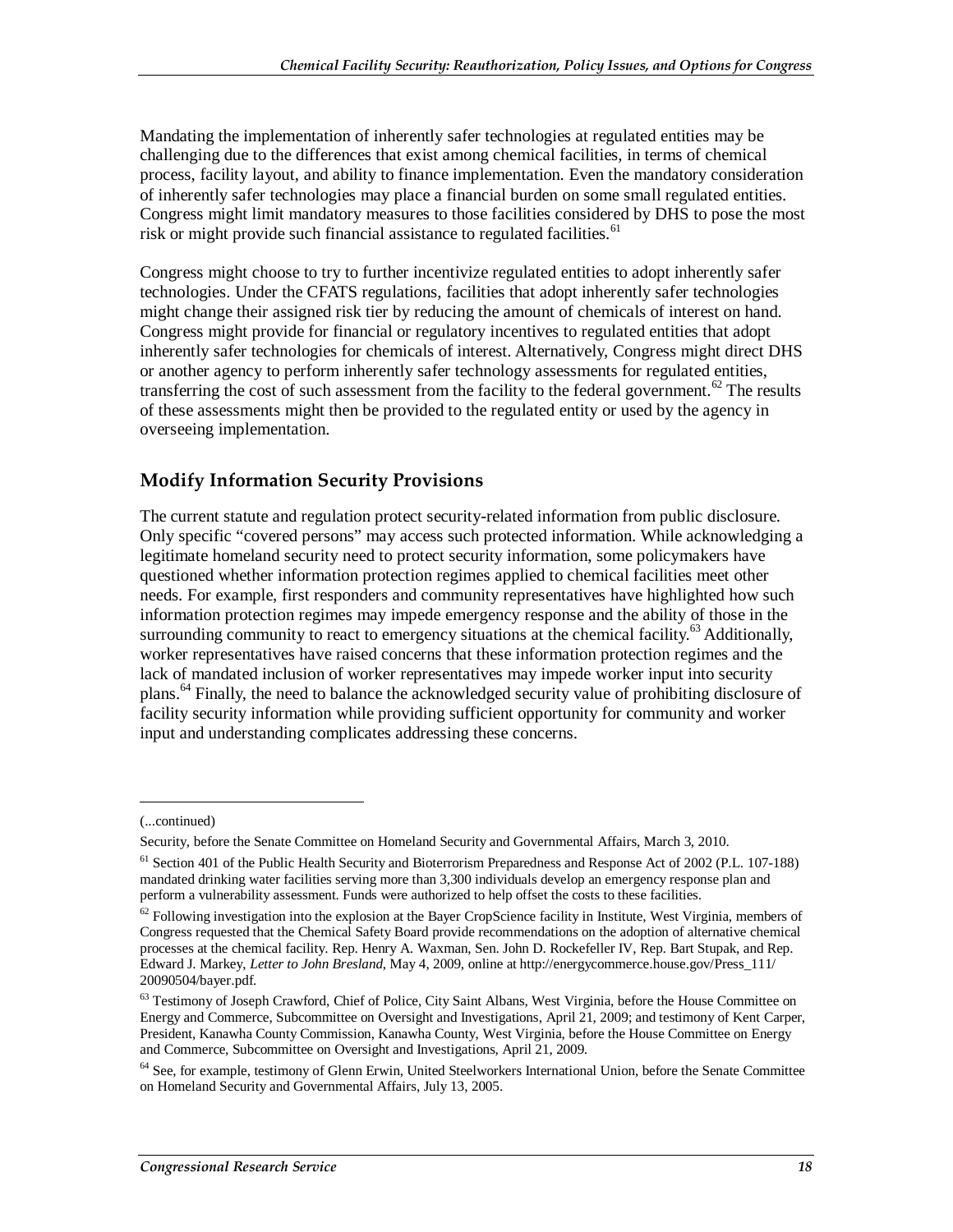The current information protection regimes for chemical facility security information, CVI under CFATS and SSI under MTSA, do not contain penalties for incorrectly marking information as protected. Only disclosure of correctly marked information is penalized. Additionally, the chemical facility is responsible for identifying and appropriately marking protected information. These information markings only would be assessed in the case of dispute. As was asserted during congressional oversight, this disparity may lead to a tendency by regulated entities, in order to protect themselves against potential liability or scrutiny, to erroneously protect information that should be made available to the public.<sup>65</sup>

Additionally, the existing statute contains no provisions explicitly protecting or allowing for concerned covered persons to divulge protected information or to challenge the categorization of information as protected in an attempt to inform authorities about security vulnerabilities or other weaknesses. Depending on the circumstances, those individuals might be penalized for their disclosure of protected information. The CFATS regulations, reflecting this inherent tension, provide for a point of contact to which such information might be revealed, but also state "Section 550 did not give DHS authority to provide whistleblower protection, and so DHS has not incorporated specific whistleblower protections into this regulation.<sup>"66</sup>

The Obama Administration has testified that CVI is a distinct information protection regime and expressed support for maintaining it in its current form.<sup>67</sup>

Congress might choose to address any of the above issues through amending the existing statutory authority. For example, while still retaining protections for vulnerability or security related information, Congress might require specific input to be gathered and documented. Such input might come from outside groups, worker organizations, or other trade representatives through formal and informal mechanisms or by the solicitation, development, and use of industry best practices. Congress might direct DHS to make specific types of information, such as the results of enforcement activities or the approval of successful implementation of a site security plan, more generally available. By mandating the inclusion of such information gathering or the release of specific information, Congress might facilitate greater cooperation between various stakeholder groups. Conversely, such requirements may raise concerns about the degree of security given to the protected information, since more individuals will be involved in its development and analysis, perhaps increasing the ability of malicious persons to use such information for targeting purposes. As more information about the vulnerability assessment process and the results of the security process is made available, the potential that this disparate information might be combined to provide insight into a security weakness might increase. Congress might require the executive branch or another entity to identify the threats or vulnerabilities that might accrue from release of a greater amount of chemical facility security information prior to implementing such a policy change.<sup>68</sup>

<sup>-</sup><sup>65</sup> "House Energy and Commerce Subcommittee on Oversight and Investigations Holds Hearing on the Bayer CropScience Facility Explosion," *CQ Congressional Transcripts*, April 21, 2009.

<sup>66 72</sup> *Federal Register* 17688–17745 (April 9, 2007) at 17718.

<sup>&</sup>lt;sup>67</sup> Testimony of Rand Beers, Under Secretary, National Protection and Programs Directorate, Department of Homeland Security, before the Senate Committee on Homeland Security and Governmental Affairs, March 3, 2010.

 $^{68}$  A similar approach was taken with regard to making available chemical facility information submitted to the EPA under the auspices of the Risk Management Program. In this case, the President was directed to assess the potential risk of placing this information on the Internet. See Section 3 of Chemical Safety Information, Site Security and Fuels Regulatory Relief Act (P.L. 106-40).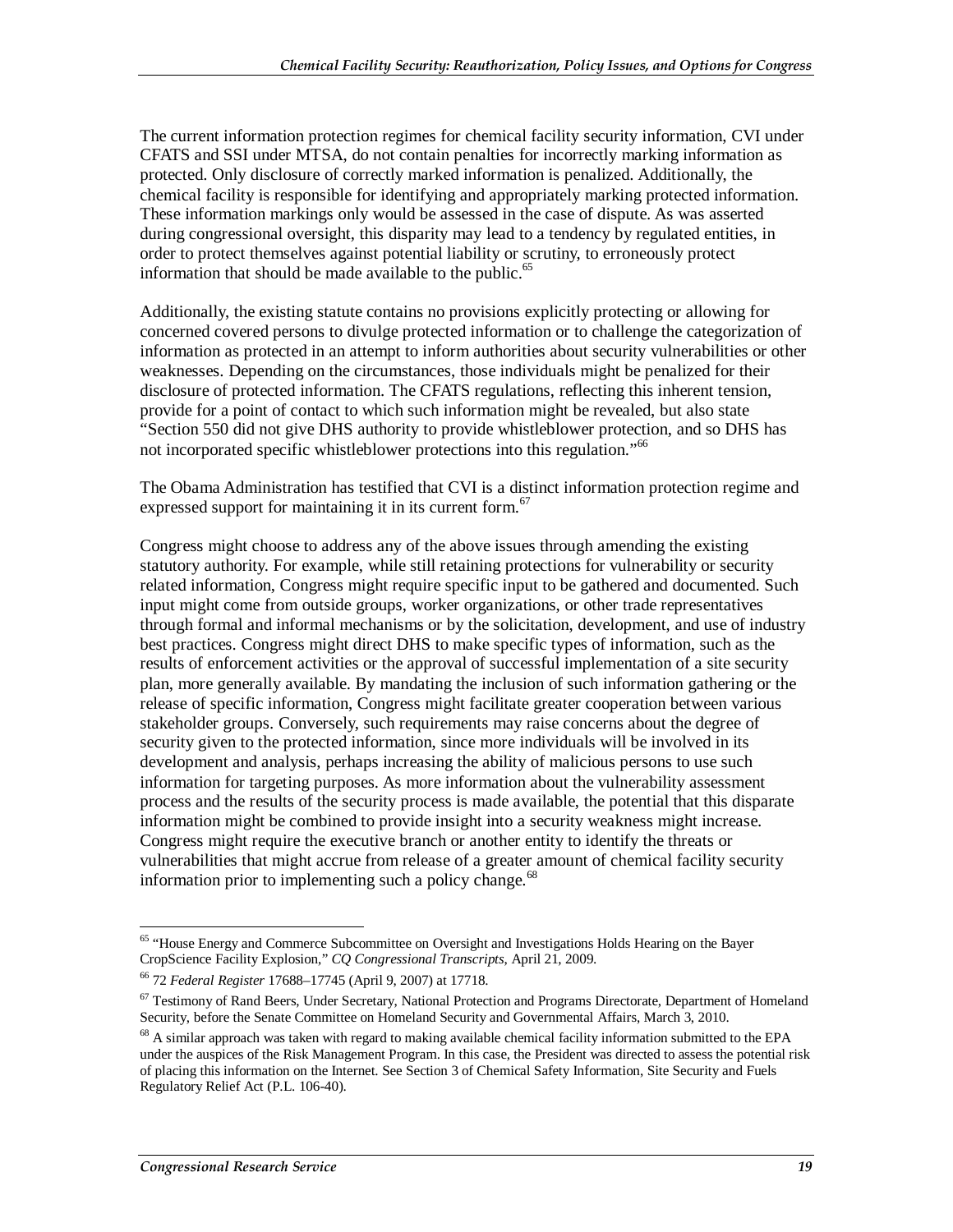Congress might choose to alter the information protection regime afforded to chemical facility security information by specifically expanding access to first responders. The existing regulation explicitly states that information developed in response to other laws or regulations, such as Emergency Planning and Community Right-to-Know Act, are not protected from disclosure. Enhancing first responder access to such information might minimize perceived barriers to disclosing information during an accident. For example, Congress might mandate that each jurisdiction containing a regulated chemical facility contain a first responder designated as a covered individual.

Congress might also choose to address the issue of identifying and marking protected information by mandating review of marked documents. The chemical facility might perform and certify the review. Alternatively, the federal government might perform such a review on a regular basis. A review requirement might burden the entity required to perform the review and, while potentially limiting incorrect marking, may inhibit information reporting by regulated entities to the federal government. Additionally, absent a penalty for incorrect marking, it is unclear how compliance would be assured.

Congress may also address concerns raised regarding the ability of concerned individuals to report misdeeds by creating a "whistleblower" reporting mechanism.<sup>69</sup> One approach might be to codify the current mechanism of reporting such concerns specific to DHS or a similar federal entity, such as an agency Inspector General. Alternatively, Congress might create a more general exemption to the penalties arising from disclosure of protected information for those individuals who report such concerns to federal officials. As part of a whistleblower mechanism, Congress might choose to extend protections against retaliation or other job-related actions to those individuals availing themselves of current or newly established reporting mechanisms.

#### **Preempt State Regulations**

Congress addressed the issue of federal preemption of state chemical facility security statutes and regulations in the  $110<sup>th</sup>$  Congress, placing in statute the requirement that only when an "actual" conflict" occurs between state and federal regulation will the state regulation be preempted.<sup>70</sup> Congress may choose to further limit the cases where federal regulation would preempt state regulation by affirming the right of states to make chemical facility security regulations that are more stringent than federal regulation even if they conflict. Alternatively, Congress may choose to increase the number of cases where federal regulations preempt those of a state by expanding the types of conflict, beyond "actual," that will lead to preemption.

#### **Harmonize Regulations**

Some facilities exempt from the existing chemical facility security regulations are regulated under other security provisions. If these facilities become included, conflicts may arise between requirements under chemical facility security regulations and these other provisions. One approach to resolving these conflicts is to identify which statute would supersede the others, providing a single statutory requirement. Critics of such an approach might assert that the

<sup>-</sup><sup>69</sup> While DHS has established a "CFATS Tip-Line" where individuals may report security concerns, no special protections accrue to individuals using the tip-line.

 $70$  P.L. 110-161, the Consolidated Appropriations Act, 2008.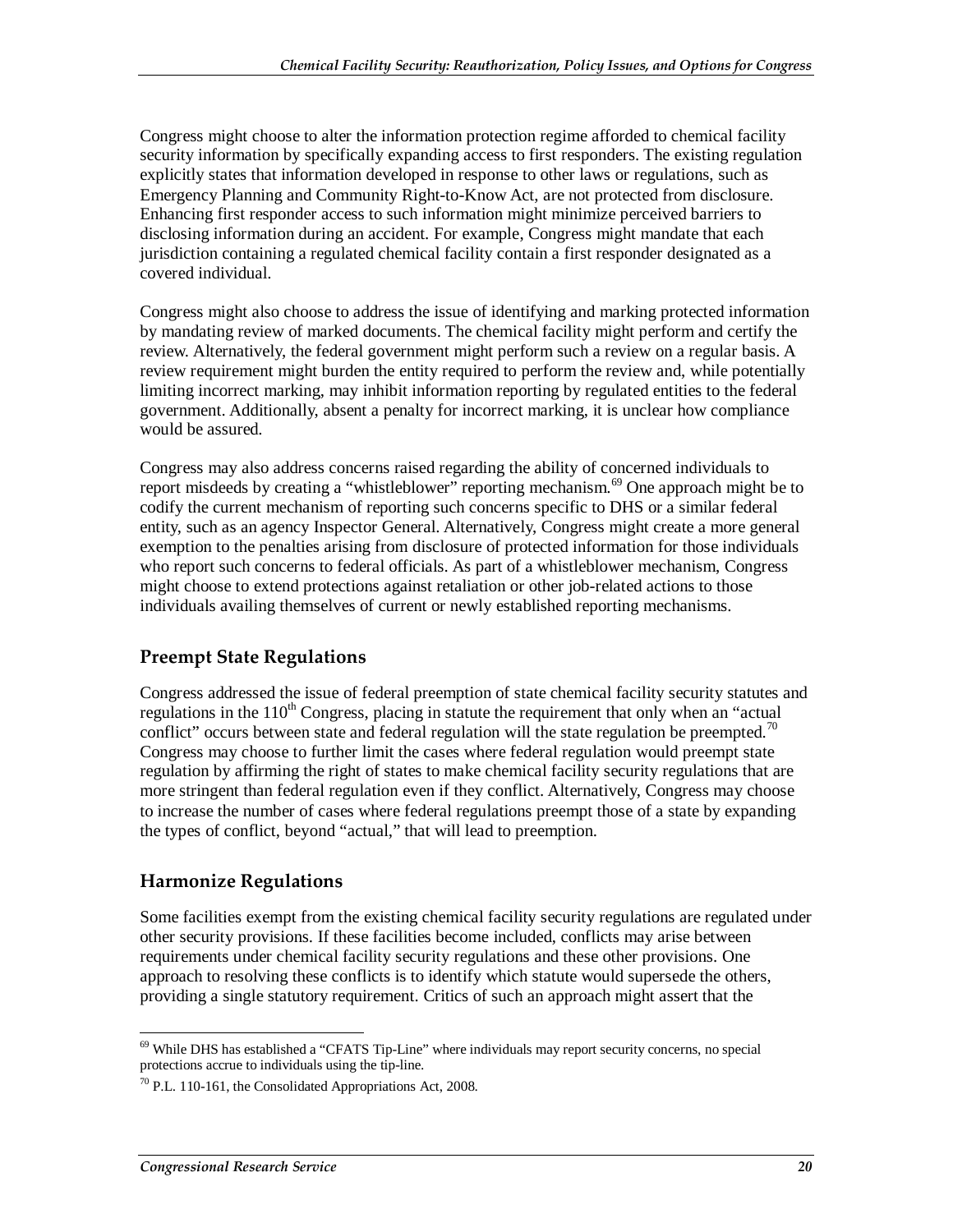superseding statute does not contain all of the protections present in the other statutes. Another approach might be to require agencies to generally harmonize the regulations implementing each statute. Regulatory agencies might identify and determine the best ways to meet statutory requirements while also limiting regulatory duplication or contradiction. The EPA has testified that the Obama Administration believes that DHS should be responsible for ensuring consistency of high-risk chemical facility security across all critical infrastructure sectors.<sup>71</sup>

In addition, DHS supports modifying the existing exemption for MTSA facilities to increase security at these facilities to the CFATS standard and modifying the existing exemption for facilities regulated by the Nuclear Regulatory Commission to clarify the scope of the exemption.<sup>7</sup>

## **Legislation in the 111th Congress**

Members of the  $111<sup>th</sup>$  Congress introduced legislation to extend or enhance DHS chemical facility security activities. Additionally, the annual appropriations process provided FY2010 funding for implementation of chemical facility security regulation and extended this funding through March 4, 2011. Legislative proposals have generally taken one of two approaches: extending the existing authority or modifying the existing authority. The Department of Homeland Security Appropriations Act, 2010 (P.L. 111-83) provided an extension of the existing statutory authority to October 4, 2010. The Continuing Appropriations Act, 2011 (P.L. 111-242) extended the statutory authority to December 3, 2010. P.L. 111-290 extended the statutory authority through December 18, 2010. P.L. 111-317 extended the statutory authority through December 21, 2010. P.L. 111-322 extended the statutory authority through March 4, 2011. The Obama Administration requests in its budget submission an extension of the existing statutory authority to October 4,  $2011<sup>73</sup>$  In addition to the legislation introduced by members, the Department of Homeland Security was developing a draft comprehensive authorization bill.<sup>74</sup>

## **Extend the Existing Authority**

The Obama Administration has requested a further one-year extension of the statutory authority to October 4, 2011.<sup>75</sup> In contrast, H.R. 2477, the Chemical Facility Security Authorization Act of 2009, would have extended the duration of the existing statutory authority to October 1, 2012. S. 2996/H.R. 5186, the Continuing Chemical Facilities Antiterrorism Security Act of 2010, would have extended the existing statutory authority until October 4, 2015, and would have established chemical security training and exercise programs.

<sup>&</sup>lt;u>.</u> <sup>71</sup> Testimony of Peter S. Silva, Assistant Administrator for Water, Environmental Protection Agency, before the Senate Committee on Homeland Security and Governmental Affairs, March 3, 2010.

<sup>&</sup>lt;sup>72</sup> Testimony of Rand Beers, Under Secretary, National Protection and Programs Directorate, Department of Homeland Security, before the Senate Committee on Homeland Security and Governmental Affairs, March 3, 2010.

<sup>73</sup> Office of Management and Budget, The White House, *Budget of the United States Government, Fiscal Year 2011, Appendix*, p. 574.

<sup>&</sup>lt;sup>74</sup> Testimony of Rand Beers, Under Secretary, National Protection and Programs Directorate, Department of Homeland Security, before the Senate Committee on Homeland Security and Governmental Affairs, March 3, 2010.

<sup>75</sup> Office of Management and Budget, The White House, *Budget of the United States Government, Fiscal Year 2011, Appendix*, p. 574.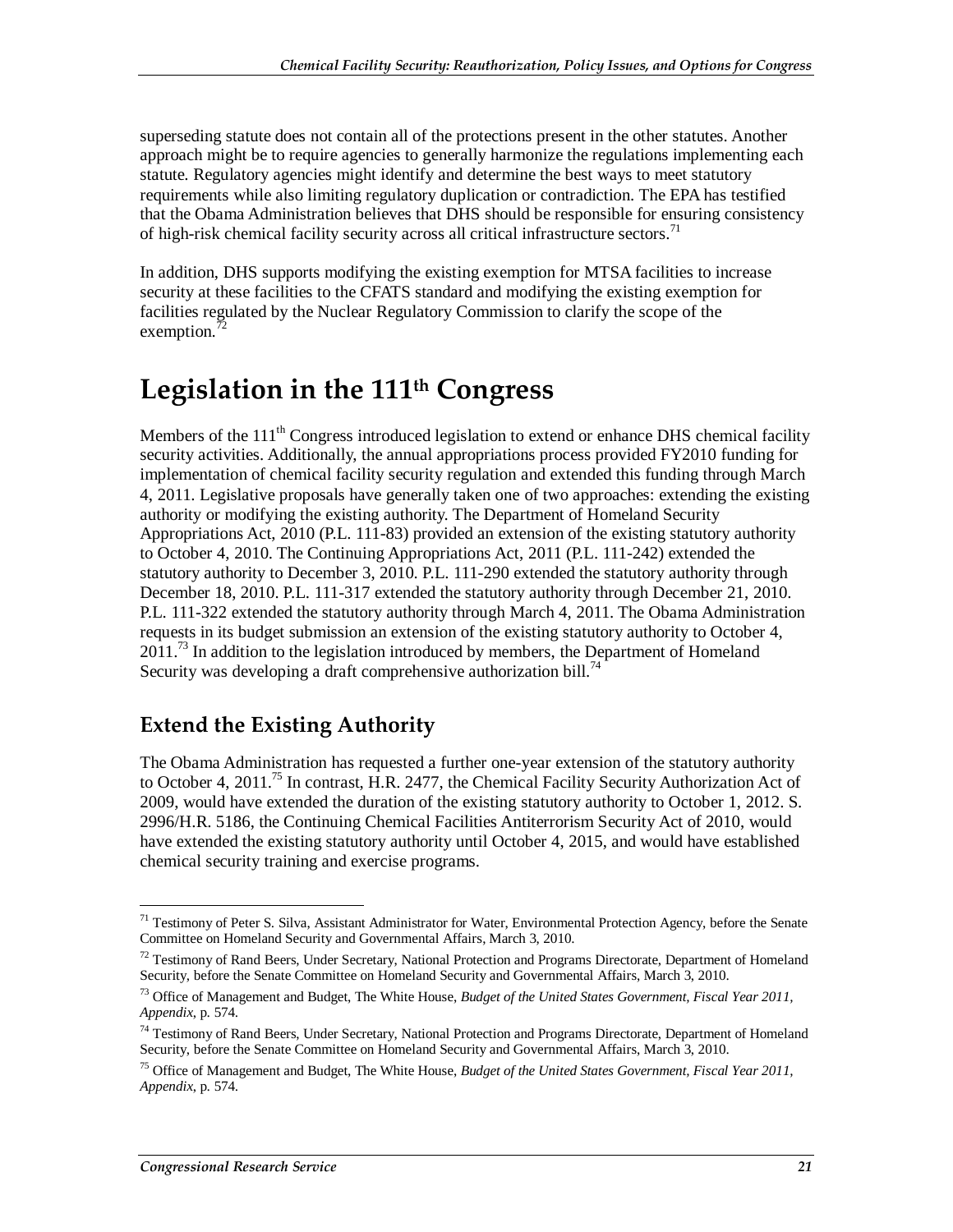On December 16, 2010, the Senate Committee on Homeland Security and Governmental Affairs reported H.R. 2868 with an amendment in the nature of a substitute.<sup>76</sup> The amended language is similar to that found in S. 2996/H.R. 5186 and would have extended the authorization of the current statutory authority by three years, created a voluntary exercise and training program, created a voluntary technical assistance program with DHS to identify and implement methods to reduce the consequences of a terrorist attack, and created a best-practices clearinghouse for chemical facility security activities.

## **Modify the Existing Authority**

Several members introduced legislation that would have changed the existing authority. H.R. 2868 passed the House and was reported by the Senate Homeland Security and Governmental Affairs Committee. The other legislation was not acted upon.

#### **H.R. 2868**

The House of Representatives passed H.R. 2868, the Chemical and Water Security Act of 2009. As passed by the House, this bill would have reduced the discretion of the Secretary of Homeland Security by placing in statute aspects of the CFATS regulatory framework. Title I of H.R. 2868 would have increased the types of facilities subject to regulation by the Secretary, removing current statutory exemptions for selected types of entities, such as those facilities already regulated under MTSA.<sup>77</sup> It would also have mandated the use, in certain cases, of measures to reduce the consequences of a terrorist attack as part of a site security plan. The bill would have altered the existing information protection scheme, removing the existing requirement that security information be treated as classified in enforcement proceedings. H.R. 2868 would have created a citizens' suit process for requiring enforcement and established explicit protections for individuals who act as "whistleblowers" and report security vulnerabilities. The bill also identified criteria and parameters for mandatory security background checks. Finally, H.R. 2868 directed that state and local chemical facility security laws and regulations are preempted only if they are less stringent than the federal law and regulation.

Title II of H.R. 2868 incorporated provisions of H.R. 3258, Drinking Water System Security Act of 2009, as reported by the House Committee on Energy and Commerce.<sup>78</sup> Title II of H.R. 2868 would have required the EPA Administrator to promulgate regulations requiring certain drinking water systems to perform a vulnerability assessment, develop and implement a site security plan meeting tiered risk-based performance standards, and develop an emergency response plan. It would have mandated that each regulated system assess methods to reduce the consequences of a chemical release from an intentional act at the system and, if the system is in one of the two highest risk-based tiers, implement such methods if so directed. Title II of H.R. 2868 would have mandated employee participation and training. States that have been delegated primary enforcement responsibility for regulated water systems under the Safe Drinking Water Act would have been responsible for security oversight. Penalties for violations of the regulations were

 $\overline{a}$ 

<sup>76</sup> S.Rept. 111-370.

 $77$  Provisions in Title I of H.R. 2868 originated from the versions of H.R. 2868 reported by the House Committee on Homeland Security (H.Rept. 111-205, Part 1) and the House Committee on Energy and Commerce (H.Rept. 111-205, Part 2).

<sup>78</sup> H.Rept. 111-313.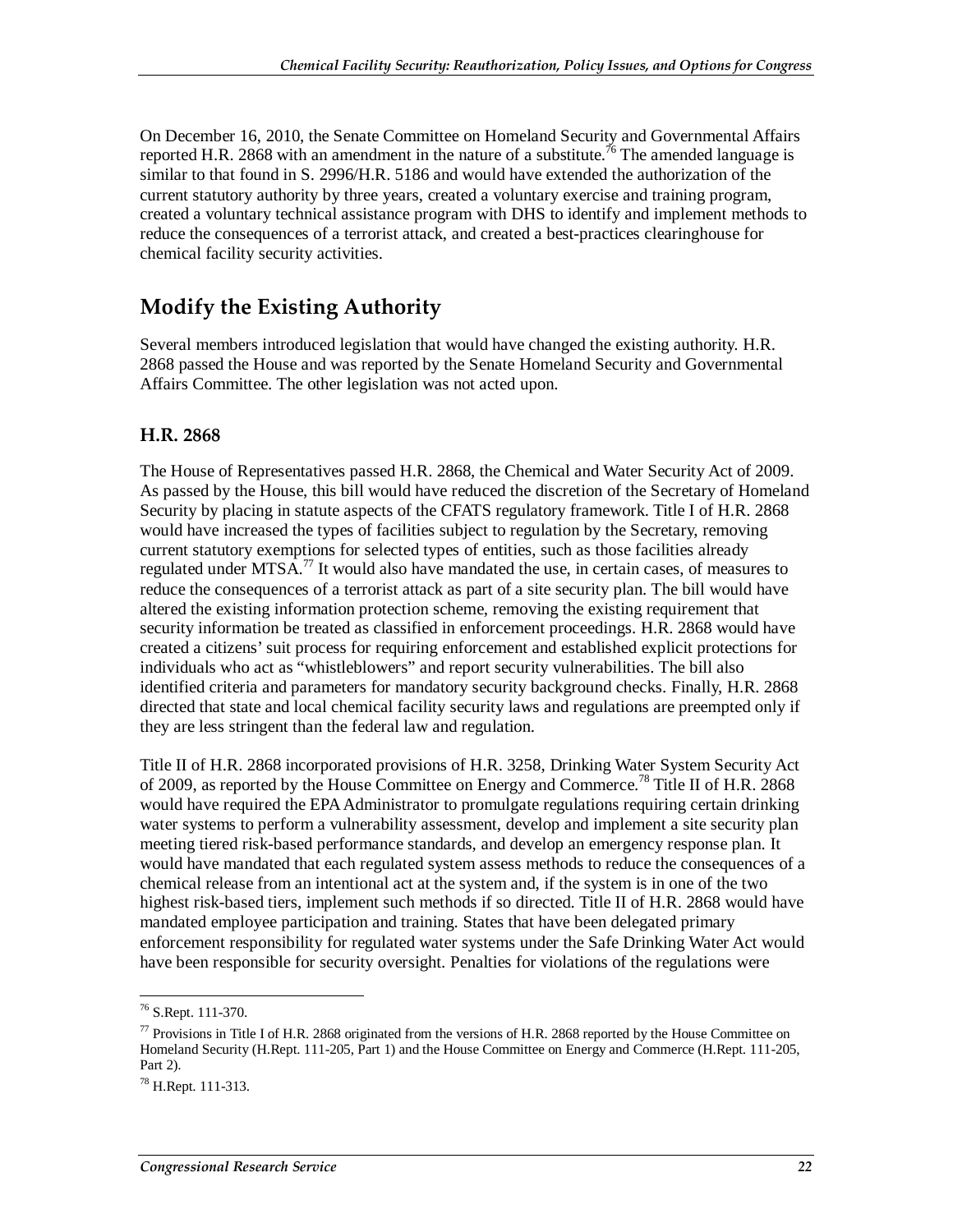specified. Title II of H.R. 2868 would have prohibited the release of specific information under FOIA and required a periodic report to Congress regarding implementation of the regulation. It also would have exempted covered facilities from regulation under other specified chemical facility security laws. The Administrator would have been authorized to provide grants to states, covered water systems, and non-profit organizations to assist in meeting regulatory requirements.

Title III of H.R. 2868 incorporated provisions of H.R. 2883, Wastewater Treatment Works Security Act of 2009. Title III of H.R. 2868 addressed security at wastewater treatment works and generally parallels Title II. Title III of H.R. 2868 would have required the EPA Administrator to promulgate regulations requiring certain wastewater treatment works to perform a vulnerability assessment, develop and implement a site security plan meeting tiered risk-based performance standards, and develop an emergency response plan. It would have mandated that each regulated treatment works assess methods to reduce the consequences of a chemical release from an intentional act at the treatment works and, if the treatment works is in one of the two highest riskbased tiers, implement such methods if so directed. Title III of H.R. 2868 would have mandated employee participation and training. States that have been delegated primary enforcement responsibility for regulated wastewater treatment works under the Federal Water Pollution Control Act would have been responsible for security oversight. Penalties for violations of the regulations were specified. Title III of H.R. 2868 would have prohibited the release of specific information under FOIA and required a periodic report to Congress regarding implementation of the regulation. It also would have exempted covered facilities from regulation under other specified chemical facility security laws. The Administrator would have been authorized to provide grants to states, covered water systems, and non-profit organizations to assist in meeting regulatory requirements.

H.R. 2868 was referred to the Senate Committee on Homeland Security and Governmental Affairs. On December 16, 2010, the Senate Committee on Homeland Security and Governmental Affairs reported H.R. 2868 with an amendment in the nature of a substitute.<sup>79</sup> The replacement language would have extended the authorization of the current statutory authority by three years, created a voluntary exercise and training program, created a voluntary technical assistance program with DHS to identify and implement methods to reduce the consequences of a terrorist attack, and created a best-practices clearinghouse for chemical facility security activities.

#### **Other Legislation**

H.R. 261, the Chemical Facility Security Improvement Act of 2009, would have prohibited the Secretary of Homeland Security from approving a chemical facility site security plan if the plan did not meet or exceed existing state or local security requirements. It would have allowed the Secretary of Homeland Security to mandate the use of specific security measures in site security plans. The bill would have also caused protected information to be treated as SSI in both general and legal proceedings. Finally, the act would no longer have prohibited individuals from bringing suit in court to require the Secretary of Homeland Security to enforce chemical facility security regulations against a chemical facility.

S. 3599, the Secure Chemical Facilities Act, similarly to Title I of H.R. 2868, would have codified aspects of the CFATS regulation and did not address other types of facilities. It would also have required facilities to evaluate whether the facility could reduce the consequences of an attack by

<sup>-</sup>79 S.Rept. 111-370.